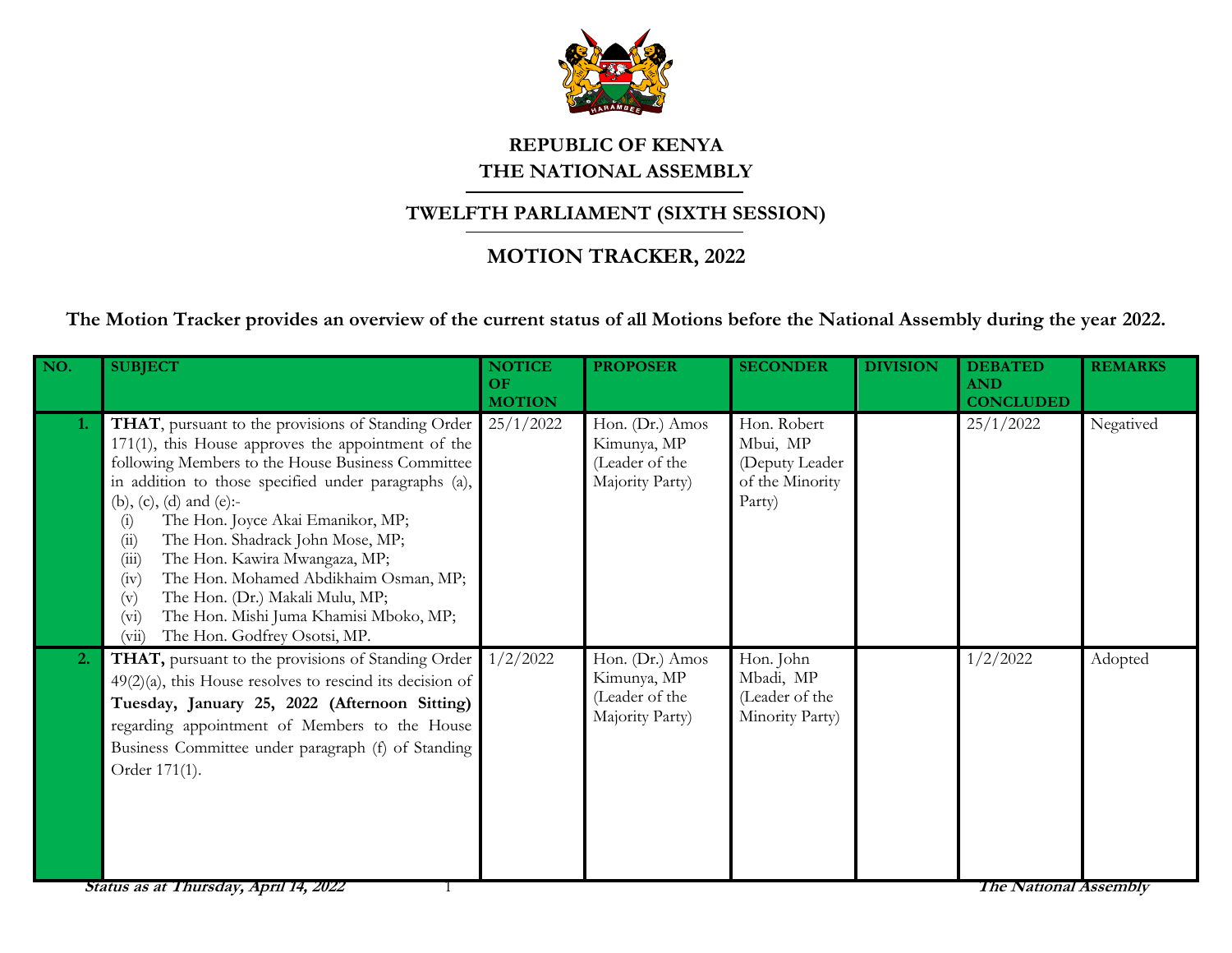| NO. | <b>SUBJECT</b>                                                                                                                                                                                                                                                                                                                                                                                                                                                                                                                                                                                                                                                                                                                                                                                                                                                                                                                                                                                           | <b>NOTICE</b><br>OF<br><b>MOTION</b> | <b>PROPOSER</b>                                                     | <b>SECONDER</b>                                                                               | <b>DIVISION</b> | <b>DEBATED</b><br><b>AND</b><br><b>CONCLUDED</b> | <b>REMARKS</b> |
|-----|----------------------------------------------------------------------------------------------------------------------------------------------------------------------------------------------------------------------------------------------------------------------------------------------------------------------------------------------------------------------------------------------------------------------------------------------------------------------------------------------------------------------------------------------------------------------------------------------------------------------------------------------------------------------------------------------------------------------------------------------------------------------------------------------------------------------------------------------------------------------------------------------------------------------------------------------------------------------------------------------------------|--------------------------------------|---------------------------------------------------------------------|-----------------------------------------------------------------------------------------------|-----------------|--------------------------------------------------|----------------|
| 3.  | THAT, pursuant to the provisions of Standing Order<br>$171(1)(f)$ , this House approves the appointment of the<br>following Members to the House Business Committee<br>in addition to those specified under paragraphs (a),<br>(b), (c), (d) and (e):-<br>The Hon. Joyce Akai Emanikor, MP;<br>(i)<br>The Hon. Shadrack John Mose, MP;<br>(ii)<br>The Hon. Kawira Mwangaza, MP;<br>(iii)<br>The Hon. Mohamed Abdikhaim Osman, MP;<br>(iv)<br>The Hon. (Dr.) Makali Mulu, MP;<br>(v)<br>The Hon. Mishi Juma Khamisi Mboko, MP;<br>(v <sub>i</sub> )<br>The Hon. Godfrey Osotsi, MP.<br>(vii)                                                                                                                                                                                                                                                                                                                                                                                                              | 1/2/2022                             | Hon. (Dr.) Amos<br>Kimunya, MP<br>(Leader of the<br>Majority Party) | Hon. John<br>Mbadi, MP<br>(Leader of the<br>Minority Party)                                   |                 | 1/2/2022                                         | Adopted        |
| 4.  | THAT, notwithstanding the provisions of Standing<br>Order 97(4), this House orders that, each speech in a<br>debate on Bills sponsored by a Committee, the<br>Leader of the Majority Party or the Leader of the<br>Minority Party be limited as follows:- A maximum of<br>forty five (45) minutes for the Mover, in moving and<br>fifteen minutes (15) in replying, a maximum of thirty<br>(30) minutes for the Chairperson of the relevant<br>Committee (if the Bill is not sponsored by the<br>relevant Committee), and a maximum of ten (10)<br>minutes for any other Member speaking, except the<br>Leader of the Majority Party and the Leader of the<br>Minority Party, who shall be limited to a maximum of<br>fifteen Minutes (15) each (if the Bill is not sponsored<br>by either of them); and that priority in speaking be<br>accorded to the Leader of the Majority Party, the<br>Leader of the Minority Party and the Chairperson of<br>the relevant Departmental Committee, in that order. | 2/2/2022                             | Hon. (Dr.) Amos<br>Kimunya, MP<br>(Leader of the<br>Majority Party) | Hon. (Dr.)<br>Rachel Nyamai,<br>MP<br>(Chairperson,<br>Departmental<br>Committee on<br>Lands) |                 | 2/2/2022                                         | Adopted        |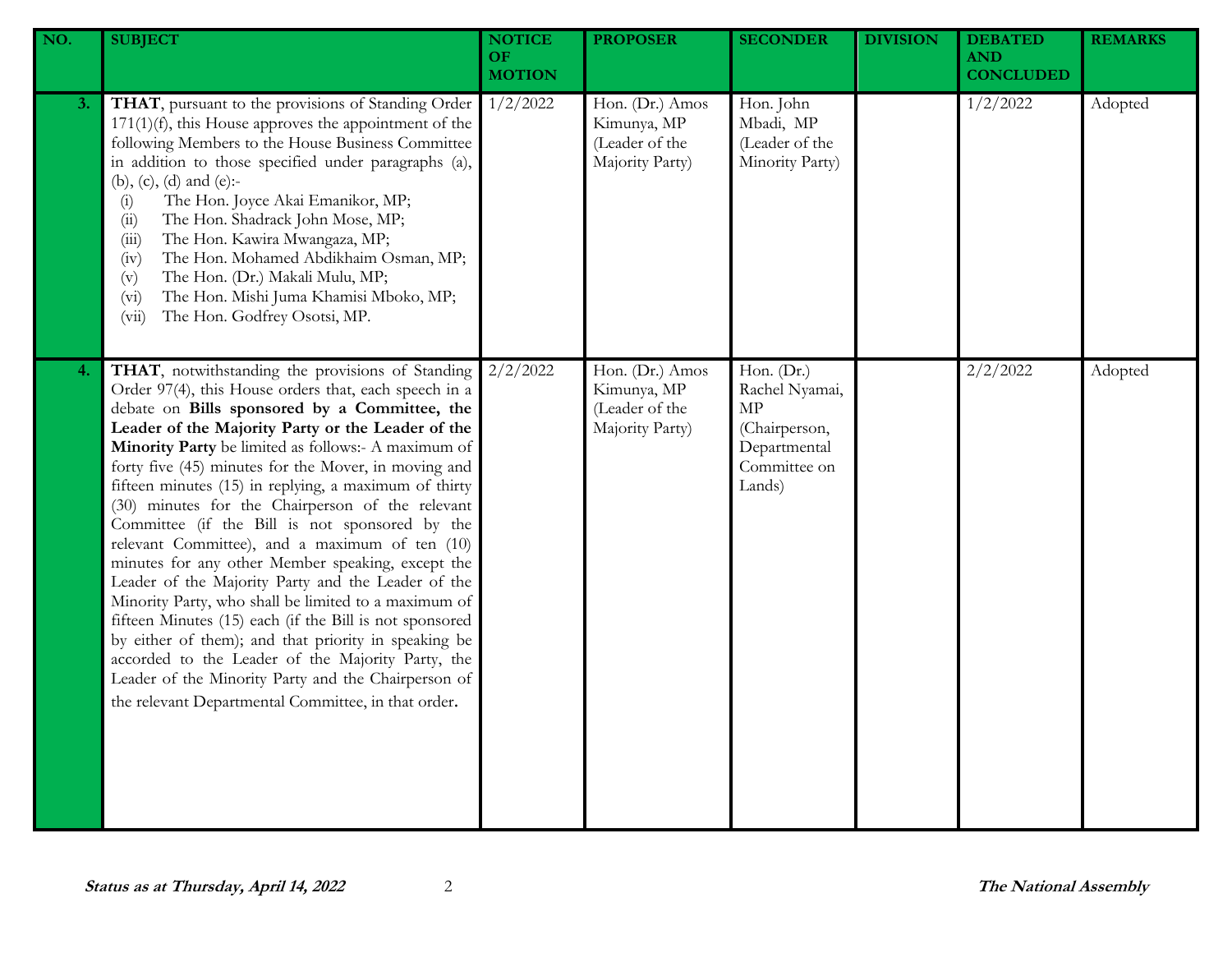| NO. | <b>SUBJECT</b>                                                                                                                                                                                                                                                                                                                                                                                                                                                                                                                                                                                                                                                                                                                                                                                                                                                                                                                            | <b>NOTICE</b><br><b>OF</b><br><b>MOTION</b> | <b>PROPOSER</b>                                                     | <b>SECONDER</b>                                                       | <b>DIVISION</b> | <b>DEBATED</b><br><b>AND</b><br><b>CONCLUDED</b> | <b>REMARKS</b> |
|-----|-------------------------------------------------------------------------------------------------------------------------------------------------------------------------------------------------------------------------------------------------------------------------------------------------------------------------------------------------------------------------------------------------------------------------------------------------------------------------------------------------------------------------------------------------------------------------------------------------------------------------------------------------------------------------------------------------------------------------------------------------------------------------------------------------------------------------------------------------------------------------------------------------------------------------------------------|---------------------------------------------|---------------------------------------------------------------------|-----------------------------------------------------------------------|-----------------|--------------------------------------------------|----------------|
| 5.  | THAT, notwithstanding the provisions of Standing<br>Order 97(4), this House orders that, each speech in a<br>debate on Bills NOT sponsored by a Committee,<br>the Leader of the Majority Party or the Leader of<br>the Minority Party be limited as follows:- A<br>maximum of three hours and thirty minutes, with not<br>more than thirty (30) minutes for the Mover, in<br>moving and ten (10) minutes in replying, a maximum<br>of thirty (30) minutes for the Chairperson of the<br>relevant Committee and a maximum of ten (10)<br>minutes for any other Member speaking, except the<br>Leader of the Majority Party and the Leader of the<br>Minority Party, who shall be limited to a maximum of<br>fifteen Minutes (15) each; and that priority in speaking<br>be accorded to the Leader of the Majority Party, the<br>Leader of the Minority Party and the Chairperson of<br>the relevant Departmental Committee, in that order. | 2/2/2022                                    | Hon. (Dr.) Amos<br>Kimunya, MP<br>(Leader of the<br>Majority Party) | Hon. (Dr.)<br>James Nyikal,<br>MP<br>(Seme<br>Constituency)           |                 | 2/2/2022                                         | Adopted        |
| 6.  | THAT, notwithstanding the provisions of Standing<br>Order 97(4), this House orders that, each speech in a<br>debate on any Motion, including a Special motion<br>be limited in the following manner:- A maximum of<br>three hours with not more than twenty (20) minutes<br>for the Mover and ten (10) minutes for each other<br>Member speaking, except the Leader of the Majority<br>Party and the Leader of the Minority Party, who shall<br>be limited to a maximum of fifteen (15) minutes each,<br>and that ten (10) minutes before the expiry of the<br>time, the Mover shall be called upon to reply; and that<br>priority in speaking be accorded to the Leader of the<br>Majority Party, the Leader of the Minority Party and<br>the Chairperson of the relevant Departmental<br>Committee, in that order.                                                                                                                      | 2/2/2022                                    | Hon. (Dr.) Amos<br>Kimunya, MP<br>(Leader of the<br>Majority Party) | Hon. (Dr.)<br>David Eseli<br>Simiyu, MP<br>(Tongaren<br>Constituency) |                 | 2/2/2022                                         | Adopted        |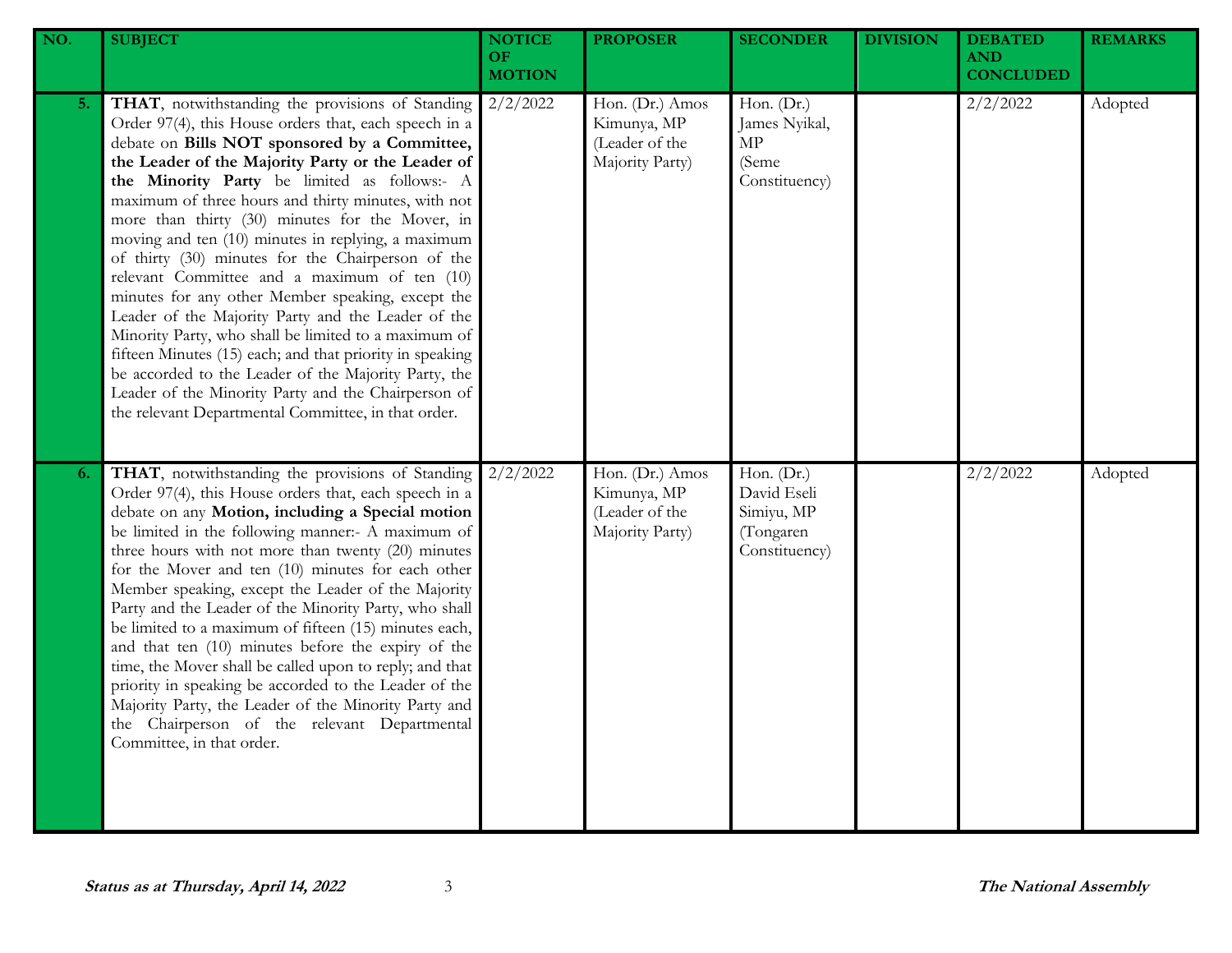| NO. | <b>SUBJECT</b>                                                                                                                                                                                                                                                                                                                                                                                                                                                                                                                                                                                                                                                                                                                                                                                                                                                                                                                                                                                                                                                                                                                        | <b>NOTICE</b><br><b>OF</b><br><b>MOTION</b> | <b>PROPOSER</b>                                                     | <b>SECONDER</b>                                                                                           | <b>DIVISION</b> | <b>DEBATED</b><br><b>AND</b><br><b>CONCLUDED</b> | <b>REMARKS</b> |
|-----|---------------------------------------------------------------------------------------------------------------------------------------------------------------------------------------------------------------------------------------------------------------------------------------------------------------------------------------------------------------------------------------------------------------------------------------------------------------------------------------------------------------------------------------------------------------------------------------------------------------------------------------------------------------------------------------------------------------------------------------------------------------------------------------------------------------------------------------------------------------------------------------------------------------------------------------------------------------------------------------------------------------------------------------------------------------------------------------------------------------------------------------|---------------------------------------------|---------------------------------------------------------------------|-----------------------------------------------------------------------------------------------------------|-----------------|--------------------------------------------------|----------------|
| 7.  | THAT, notwithstanding the provisions of Standing<br>Order 97(4), this House orders that, each speech in a<br>debate on Committee Reports (except for Reports<br>of Audit Committees), including a Report of a Joint<br>Committee of the Houses of Parliament or any other<br>Report submitted to the House for which limitation<br>of time has not been specified, shall be limited as<br>follows:- A maximum of two and a half hours, with<br>not more than twenty (20) minutes for the Mover in<br>moving and five (5) minutes for any other Member<br>speaking, including the Chairperson of the relevant<br>Committee (if the Committee Report is not moved by<br>the Chairperson of the relevant Committee) except<br>the Leader of the Majority Party and the Leader of the<br>Minority Party, who shall be limited to a maximum of<br>ten (10) minutes each, and that ten (10) minutes<br>before the expiry of the time, the Mover shall be<br>called upon to reply; and further that priority in<br>speaking shall be accorded to the Leader of the<br>Majority Party and the Leader of the Minority Party,<br>in that order. | 2/2/2022                                    | Hon. (Dr.) Amos<br>Kimunya, MP<br>(Leader of the<br>Majority Party) | Hon. (Dr.)<br>Makali Mulu,<br>$\ensuremath{\mathrm{MP}}$<br>(Kitui Central<br>Constituency)               |                 | 2/2/2022                                         | Adopted        |
| 8.  | THAT, notwithstanding the provisions of Standing<br>Order 97(4), this House orders that, each speech in<br>debate on Reports of Audit Committees (PIC,<br>PAC & SFAC) be limited as follows:- A maximum of<br>sixty (60) minutes for the Mover in moving and thirty<br>(30) minutes in replying, and a maximum of ten (10)<br>minutes for any other Member speaking, except the<br>Leader of the Majority Party and the Leader of the<br>Minority Party, who shall be limited to a maximum of<br>fifteen (15) minutes each; and that priority be<br>accorded to the Leader of the Majority Party and the<br>Leader of the Minority Party, in that order.                                                                                                                                                                                                                                                                                                                                                                                                                                                                              | 2/2/2022                                    | Hon. (Dr.) Amos<br>Kimunya, MP<br>(Leader of the<br>Majority Party) | Hon. Silas<br>Tiren, MP<br>(Chairperson,<br>Departmental<br>Committee on<br>Agriculture and<br>Livestock) |                 | 2/2/2022                                         | Adopted        |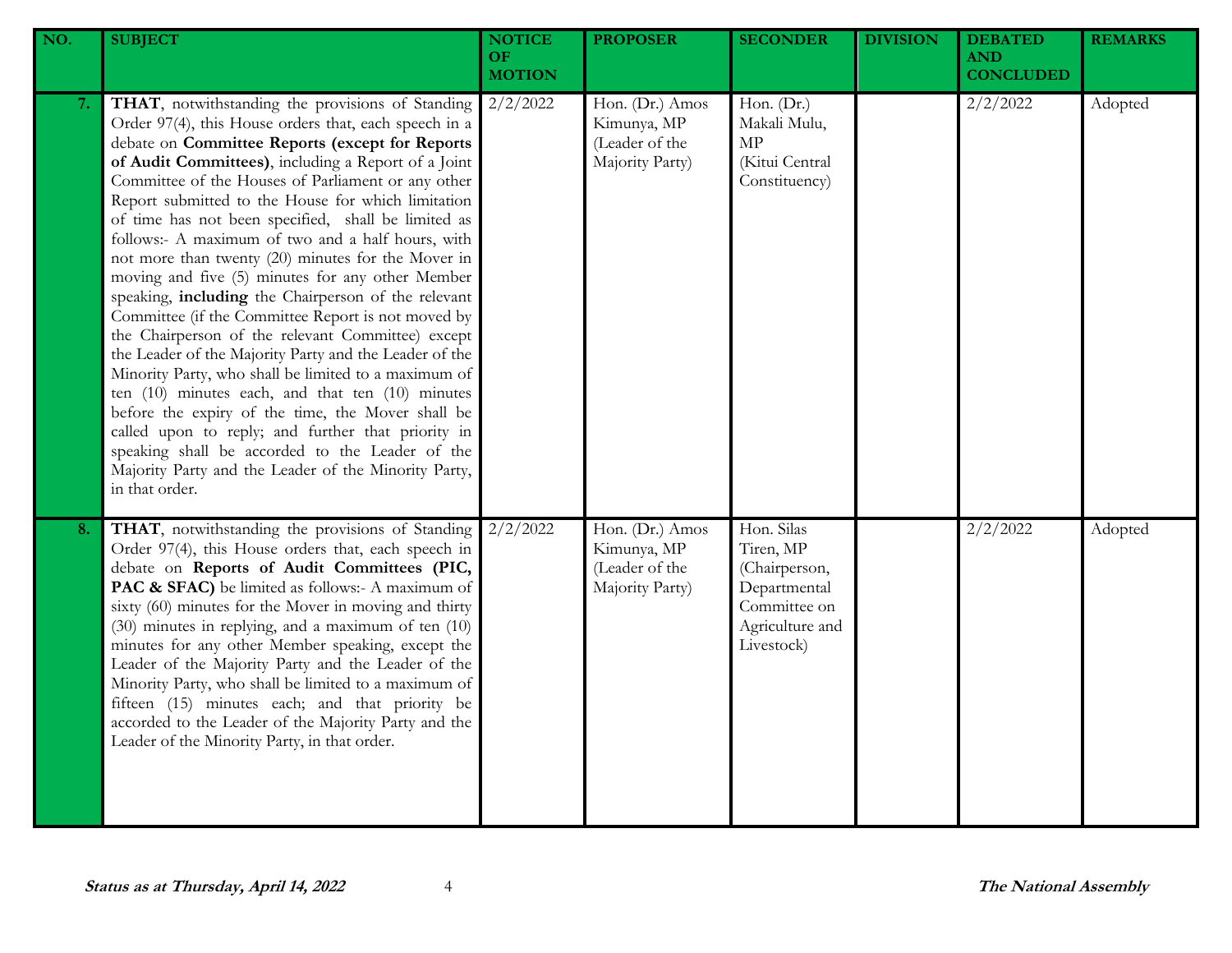| NO. | <b>SUBJECT</b>                                                                                                                                                                                                                                                                                                                                                                                                                                                                                                                                                                                                                                                                                                                                                                                                                                                                                                                                                                                                                                                                                                                                                                                                                                                                                             | <b>NOTICE</b><br><b>OF</b><br><b>MOTION</b> | <b>PROPOSER</b>                                                     | <b>SECONDER</b>                                               | <b>DIVISION</b> | <b>DEBATED</b><br><b>AND</b><br><b>CONCLUDED</b> | <b>REMARKS</b> |
|-----|------------------------------------------------------------------------------------------------------------------------------------------------------------------------------------------------------------------------------------------------------------------------------------------------------------------------------------------------------------------------------------------------------------------------------------------------------------------------------------------------------------------------------------------------------------------------------------------------------------------------------------------------------------------------------------------------------------------------------------------------------------------------------------------------------------------------------------------------------------------------------------------------------------------------------------------------------------------------------------------------------------------------------------------------------------------------------------------------------------------------------------------------------------------------------------------------------------------------------------------------------------------------------------------------------------|---------------------------------------------|---------------------------------------------------------------------|---------------------------------------------------------------|-----------------|--------------------------------------------------|----------------|
| 9.  | THAT, notwithstanding the provisions of Standing<br>Order 97(4), this House orders that, each speech in a<br>debate on any Sessional Paper shall be limited as<br>follows:- A maximum of two and a half hours, with<br>not more than twenty (20) minutes for the Mover in<br>moving and five (5) minutes for any other Member<br>speaking, including the Leader of the Majority Party<br>and the Leader of the Minority Party and the<br>Chairperson of the relevant Committee (if the<br>Sessional Paper is not moved by the Chairperson of<br>the relevant Committee), and that ten (10) minutes<br>before the expiry of the time, the Mover shall be<br>called upon to reply; and further that priority in<br>speaking shall be accorded to the Leader of the<br>Majority Party and the Leader of the Minority Party,<br>in that order.                                                                                                                                                                                                                                                                                                                                                                                                                                                                 | 2/2/2022                                    | Hon. (Dr.) Amos<br>Kimunya, MP<br>(Leader of the<br>Majority Party) | Hon. Samuel<br>Atandi, MP<br>(Alego Usonga<br>Constituency)   |                 | 2/2/2022                                         | Adopted        |
| 10. | THAT, notwithstanding the provisions of Standing<br>Order 97(4) and in furtherance to the provisions of<br>Standing Order 24(6), this House orders that, debate<br>on the Motion on the Address by the President be<br>limited to no more than thirty (30) minutes for the<br>Mover in moving, twenty (20) minutes for the Leader<br>of the Minority Party, and ten (10) minutes each to<br>the Chairperson of the Departmental Committee on<br>Justice and Legal Affairs to speak on the Report<br>submitted under Article $132(1)(c)(i)$ of the<br>Constitution relating to the realisation of the national<br>values; the Chairperson of the Departmental<br>Committee on Defence and Foreign Relations to<br>speak on the Report submitted under Article<br>$132(1)(c)(iii)$ of the Constitution relating to the<br>progress made in fulfilling the international<br>obligations of the Republic; and the Chairperson of<br>the Departmental Committee on Administration and<br>National Security to speak on the Report submitted<br>under Article 240(7) of the Constitution relating to<br>the state of the security of the Country; and five (5)<br>minutes for any other Member speaking, and that ten<br>(10) minutes before the expiry of the time, the Mover<br>shall be called upon to reply. | 2/2/2022                                    | Hon. (Dr.) Amos<br>Kimunya, MP<br>(Leader of the<br>Majority Party) | Hon. Maoka<br>Maore, MP<br>(Deputy<br>Majority Party<br>Whip) |                 | 2/2/2022                                         | Adopted        |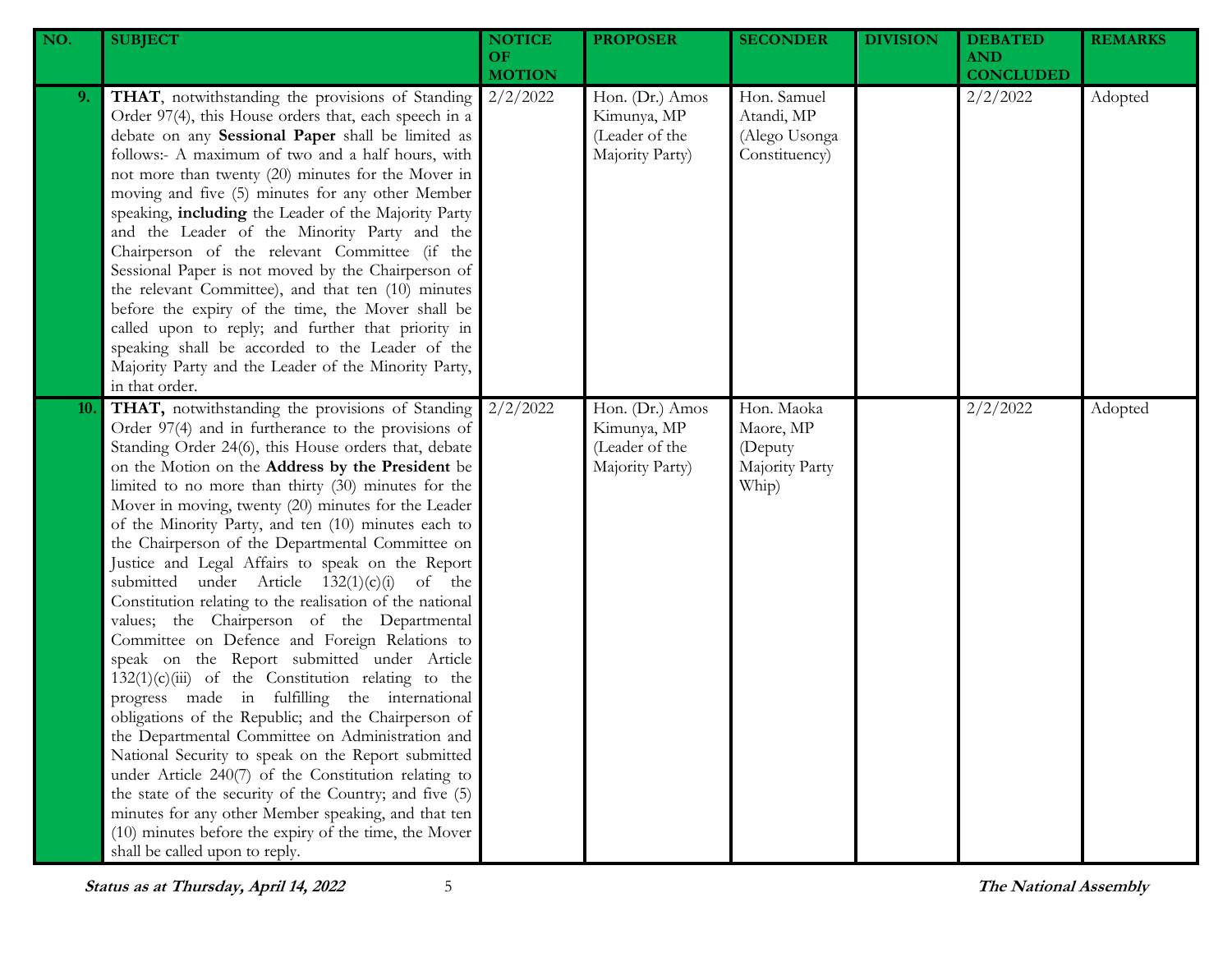| NO.        | <b>SUBJECT</b>                                                                                                                                                                                                                                                                                                                                                                                                                                                                                                                                                                                                                                                                                                                                                                                                                                                                                                                                                                                                                                                                                                                                                                                                                                                                                       | <b>NOTICE</b><br>OF.<br><b>MOTION</b> | <b>PROPOSER</b>                                                     | <b>SECONDER</b>                                                | <b>DIVISION</b> | <b>DEBATED</b><br><b>AND</b><br><b>CONCLUDED</b> | <b>REMARKS</b> |
|------------|------------------------------------------------------------------------------------------------------------------------------------------------------------------------------------------------------------------------------------------------------------------------------------------------------------------------------------------------------------------------------------------------------------------------------------------------------------------------------------------------------------------------------------------------------------------------------------------------------------------------------------------------------------------------------------------------------------------------------------------------------------------------------------------------------------------------------------------------------------------------------------------------------------------------------------------------------------------------------------------------------------------------------------------------------------------------------------------------------------------------------------------------------------------------------------------------------------------------------------------------------------------------------------------------------|---------------------------------------|---------------------------------------------------------------------|----------------------------------------------------------------|-----------------|--------------------------------------------------|----------------|
| 11.        | THAT, notwithstanding the provisions of Standing<br>Order 97(4), this House orders that, each speech in<br>debate on Reports of Constitutional Commissions<br>and Independent Offices be limited as follows:- A<br>maximum of four hours with not more than thirty (30)<br>minutes for the Mover in moving and ten (10) minutes<br>in replying, a maximum of thirty (30) minutes for the<br>Chairperson of the relevant Committee, and a maximum<br>of ten (10) minutes for any other Member speaking,<br>except the Leader of the Majority Party and the Leader<br>of the Minority Party, who shall be limited to a<br>maximum of fifteen (15) minutes each; and that priority<br>be accorded to the Chairperson of the relevant<br>Committee, the Leader of the Majority Party and the<br>Leader of the Minority Party, in that order.                                                                                                                                                                                                                                                                                                                                                                                                                                                             | 2/2/2022                              | Hon. (Dr.) Amos<br>Kimunya, MP<br>(Leader of the<br>Majority Party) | Hon. Sophia<br>Noor, MP<br>(Ijara)<br>Constituency)            |                 | 2/2/2022                                         | Adopted        |
| <b>12.</b> | THAT, pursuant to the provisions of Standing Order<br>97(4), this House orders that, each speech in a debate on<br>the Report of the Budget & Appropriations<br>Committee on Budget Estimates contemplated under<br>Standing Orders 239 and 240 be limited as follows:<br>• General Supply Debate:- A maximum of three (3)<br>sitting days with thirty (30) minutes for the Mover in<br>moving and fifteen minutes (15) in replying; a<br>maximum of ten (10) minutes for each of the<br>Chairpersons of the Departmental Committees and a<br>maximum of five (5) minutes for any other Member<br>speaking, except the Leader of the Majority Party and<br>the Leader of the Minority Party who shall be limited<br>to a maximum of ten minutes (10) each; and that<br>priority in speaking be accorded to the Leader of the<br>Majority Party, the Leader of the Minority Party and<br>the respective Chairpersons of the Departmental<br>Committees in the order that they appear in the<br>Second Schedule to the Standing Orders; and,<br>Committee of Supply: - A maximum of six (6)<br>sitting days for the consideration of the proposed<br>allocations to the respective Votes/Programmes in<br>the order specified in the Schedule submitted by the<br>Budget and Appropriations Committee. | 2/2/2022                              | Hon. (Dr.) Amos<br>Kimunya, MP<br>(Leader of the<br>Majority Party) | Hon. Martin<br>Peters Owino,<br>MP<br>(Ndhiwa<br>Constituency) |                 | 2/2/2022                                         | Adopted        |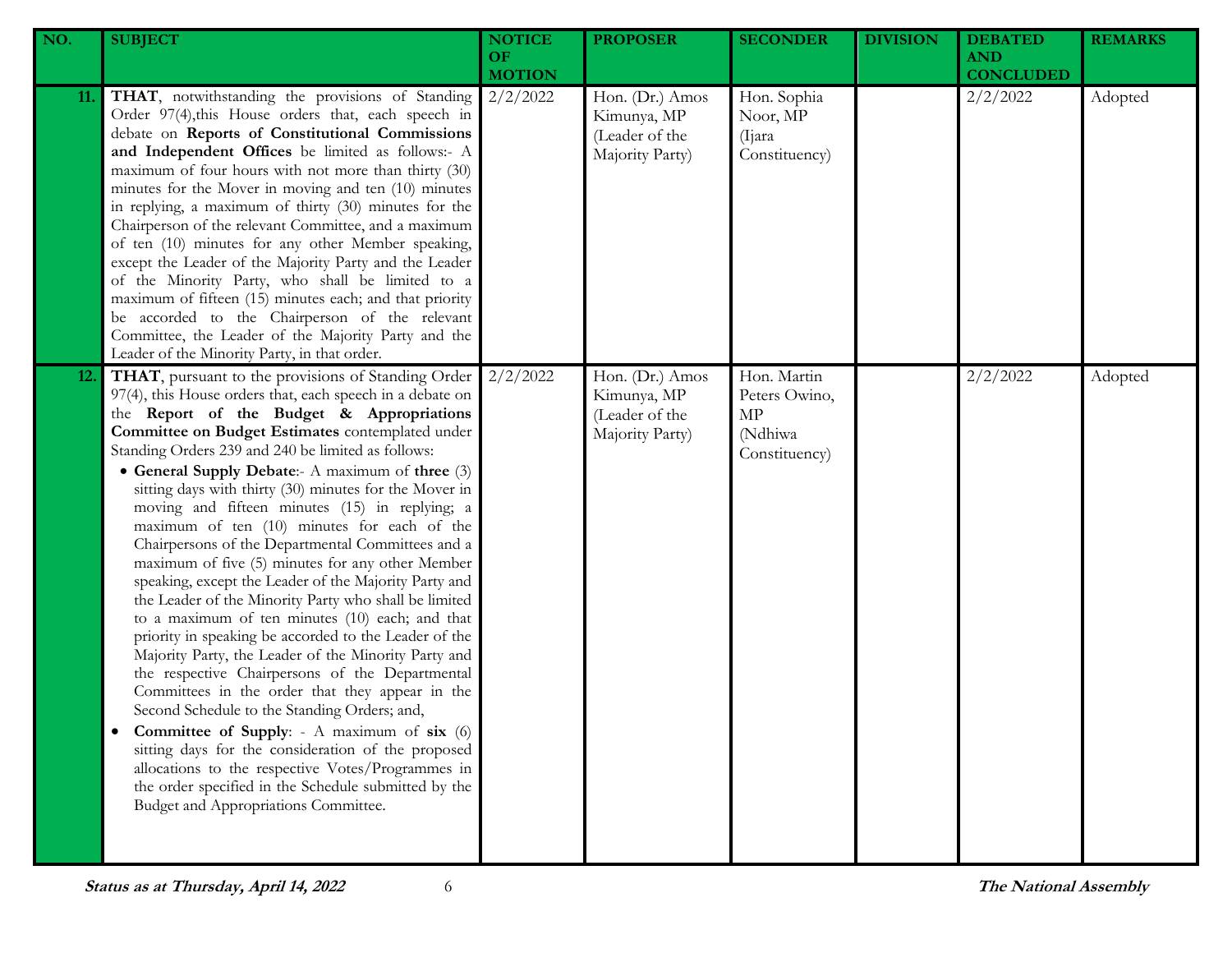| NO. | <b>SUBJECT</b>                                                                                                                                                                                                                                                                                                                                                                                                                                                                                                                                                                                                                                                                                                                                                                                                                                                                                                                                                                                           | <b>NOTICE</b><br><b>OF</b><br><b>MOTION</b> | <b>PROPOSER</b>                                                     | <b>SECONDER</b>                                                | <b>DIVISION</b> | <b>DEBATED</b><br><b>AND</b><br><b>CONCLUDED</b> | <b>REMARKS</b> |
|-----|----------------------------------------------------------------------------------------------------------------------------------------------------------------------------------------------------------------------------------------------------------------------------------------------------------------------------------------------------------------------------------------------------------------------------------------------------------------------------------------------------------------------------------------------------------------------------------------------------------------------------------------------------------------------------------------------------------------------------------------------------------------------------------------------------------------------------------------------------------------------------------------------------------------------------------------------------------------------------------------------------------|---------------------------------------------|---------------------------------------------------------------------|----------------------------------------------------------------|-----------------|--------------------------------------------------|----------------|
| 13. | THAT, pursuant to the provisions of Standing Order<br>97(1), this House orders that, each speech in the<br>general debate contemplated under Standing<br>Order 146 (Consideration of Senate amendments to Bills<br>originating in the National Assembly) be limited as<br>follows:- a maximum of one hour and thirty minutes,<br>with not more than fifteen minutes (15) for the Mover<br>in moving, fifteen minutes (15) for the Chairperson of<br>the relevant Departmental Committee, and five (5)<br>minutes for any other Member speaking, including the<br>Leader of the Majority Party and the Leader of the<br>Minority Party (if the Bill is not party-sponsored), and<br>that five (5) minutes before the expiry of the time, the<br>Mover shall be called upon to reply; and further that<br>priority in speaking shall be accorded to the Leader of<br>the Majority Party, the Leader of the Minority Party<br>and the Chairperson of the relevant Departmental<br>Committee, in that order. | 2/2/2022                                    | Hon. (Dr.) Amos<br>Kimunya, MP<br>(Leader of the<br>Majority Party) | Hon. (Dr.)<br>Gideon<br>Ochanda, MP<br>(Bondo<br>Constituency) |                 | 2/2/2022                                         | Adopted        |
| 14. | THAT, pursuant to the provisions of 97(4), this<br>House orders that, the debate on any Motion for the<br>Sine Die Adjournment of the House in accordance<br>with the Calendar of the House, shall be limited as<br>follows:- a maximum of four (4) hours for the entire<br>motion, with not more than five (5) minutes for each<br>Member speaking, except the Mover, the Leader of<br>the Majority Party and the Leader of the Minority<br>Party, who shall be limited to a maximum of fifteen<br>(15) minutes each; that priority shall be accorded to<br>the Leader of the Majority Party, the Leader of the<br>Minority Party and the Deputy Speaker in that order<br>and further that, at the expiry of the time allocated for<br>the Motion, the House shall adjourn without question<br>put pursuant to the provisions of Standing Order<br>28(3) (Calendar of the House).                                                                                                                       | 2/2/2022                                    | Hon. (Dr.) Amos<br>Kimunya, MP<br>(Leader of the<br>Majority Party) | Hon. (Sarah<br>Korere, MP<br>(Laikipia North<br>Constituency)  |                 | 2/2/2022                                         | Adopted        |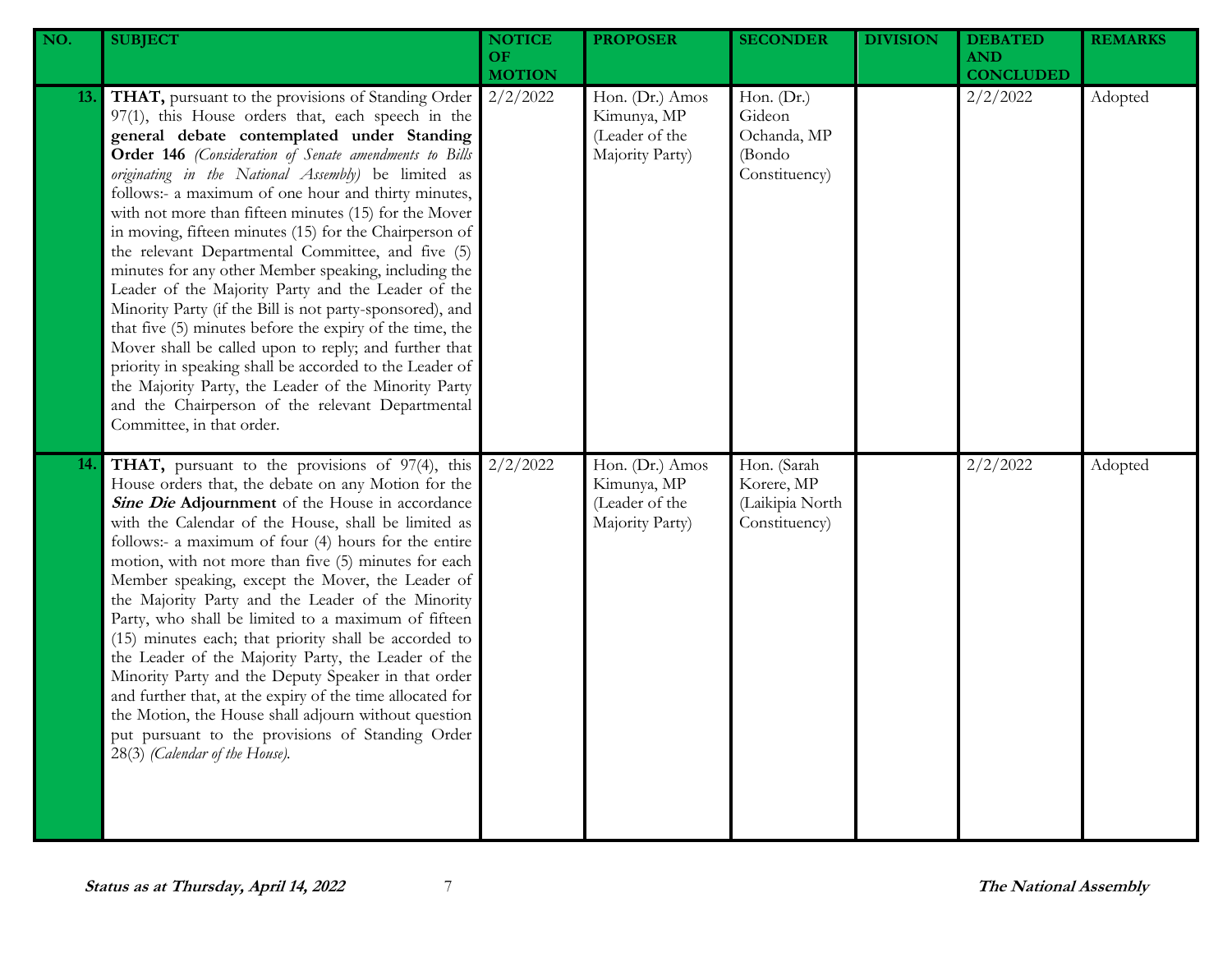| NO. | <b>SUBJECT</b>                                                                                                                                                                                                                                                                                                                                                                                                                                                                                                                                                                                                                                                                                                                                                                                                                                                                                                                                                                                                                                                                                                                                                                                                                                                                                                                                                                                                                                                                                                                                                                                                                                                                                                                                                                                                                                                                                                                                                                                                                                        | <b>NOTICE</b><br><b>OF</b><br><b>MOTION</b> | <b>PROPOSER</b>                                                     | <b>SECONDER</b>                                         | <b>DIVISION</b> | <b>DEBATED</b><br><b>AND</b><br><b>CONCLUDED</b> | <b>REMARKS</b> |
|-----|-------------------------------------------------------------------------------------------------------------------------------------------------------------------------------------------------------------------------------------------------------------------------------------------------------------------------------------------------------------------------------------------------------------------------------------------------------------------------------------------------------------------------------------------------------------------------------------------------------------------------------------------------------------------------------------------------------------------------------------------------------------------------------------------------------------------------------------------------------------------------------------------------------------------------------------------------------------------------------------------------------------------------------------------------------------------------------------------------------------------------------------------------------------------------------------------------------------------------------------------------------------------------------------------------------------------------------------------------------------------------------------------------------------------------------------------------------------------------------------------------------------------------------------------------------------------------------------------------------------------------------------------------------------------------------------------------------------------------------------------------------------------------------------------------------------------------------------------------------------------------------------------------------------------------------------------------------------------------------------------------------------------------------------------------------|---------------------------------------------|---------------------------------------------------------------------|---------------------------------------------------------|-----------------|--------------------------------------------------|----------------|
| 15. | <b>THAT</b> , notwithstanding the provisions of Standing<br>Orders 41 and 42 relating to conveying of Messages from the<br>Senate and from the President or the National Executive,<br>Standing Orders 120, 122 and 126 relating to<br>Publication, Procedure upon Publication and First Reading of<br>Bills and Standing Order 210(2) relating to Tabling of<br>Statutory Instruments, this House orders that during the<br>Short and Long Recesses of the Sixth Session-<br>Upon receipt of any Message from the Senate,<br>$\left( a\right)$<br>or upon receipt of any name of a person<br>nominated for appointment to a state or public<br>office from the President or any other office in<br>the National Executive, the Speaker shall<br>forthwith refer such Message to the relevant<br>Committee for consideration, without having to<br>recall the House, and report such fact to the<br>House on resumption;<br>upon receipt of any Message relating to the<br>(b)<br>Senate's Amendments to a Bill originating in<br>the National Assembly, the Speaker shall<br>forthwith refer the Schedule of the Senate<br>Amendments to the relevant Committee for<br>consideration pursuant to the provisions of<br>Standing Order 145 (Senate amendments to Bills<br>originating in the National Assembly), and report<br>such fact to the House on resumption;<br>should a Bill be published during the said<br>(c)<br>period, or a published Bill become due for First<br>Reading, the Speaker shall, upon lapse of at<br>least three days following the publication of the<br>Bill and following a determination that such Bill<br>is of priority, forthwith refer such Bill to the<br>relevant Committee for consideration pursuant<br>the provisions of Standing Order<br>127 (Committal of Bills to Committees and public<br>participation) and cause the Bill to be read a First<br>Time upon its next Sitting and the Second<br>Reading may be taken forthwith, or on such<br>other day as the House Business Committee<br>may determine; | 2/2/2022                                    | Hon. (Dr.) Amos<br>Kimunya, MP<br>(Leader of the<br>Majority Party) | Hon. Robert<br>Gichimu, MP<br>(Gichugu<br>Constituency) |                 | 2/2/2022                                         | Adopted        |

**Status as at Thursday, April 14, 2022** 8 **The National Assembly**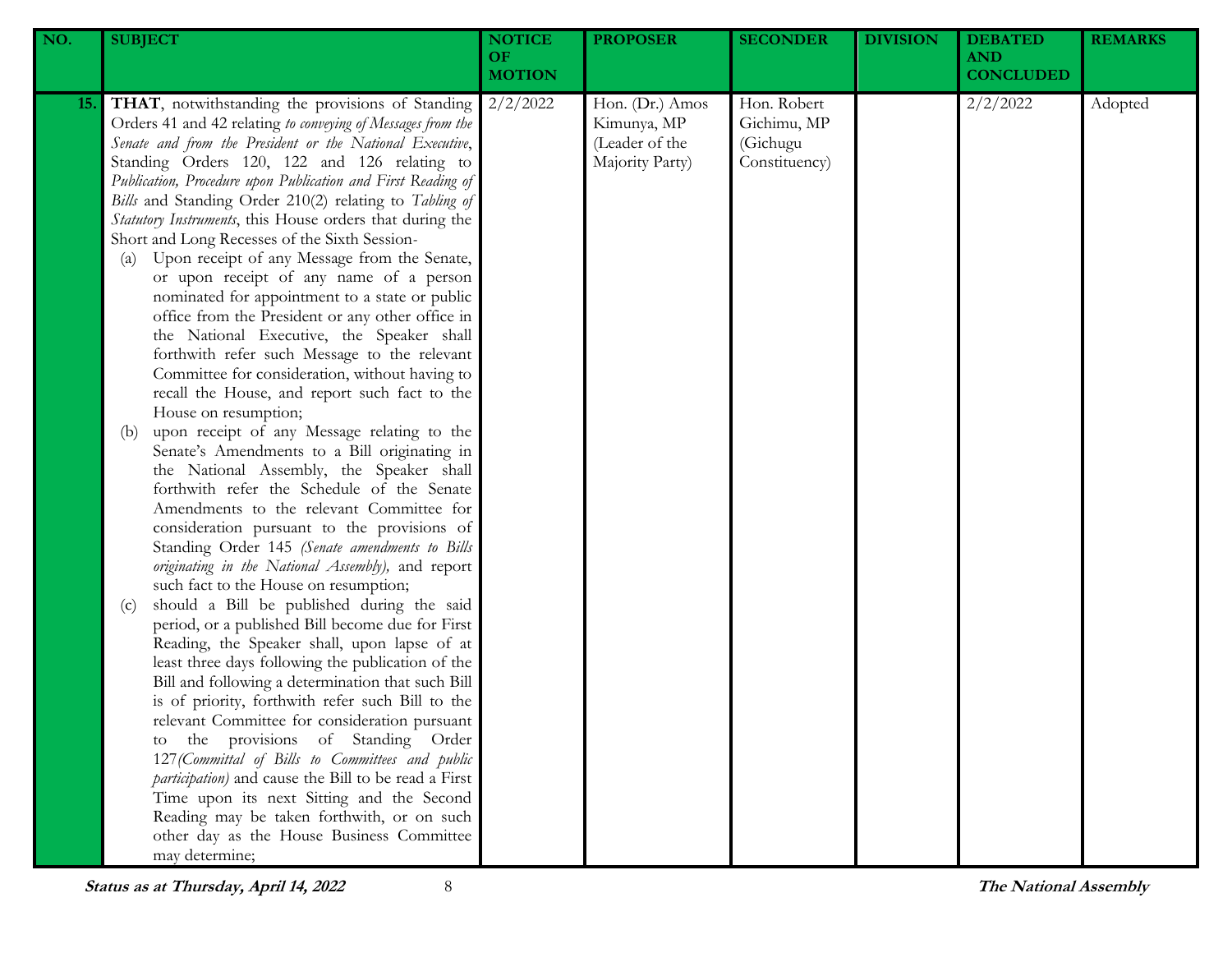| NO.        | <b>SUBJECT</b>                                                                                                                                                                                                                                                                                                                                                                                                                                                                                                                                                                                                                                                                                                                                                                                                              | <b>NOTICE</b><br><b>OF</b><br><b>MOTION</b> | <b>PROPOSER</b>                                                                                | <b>SECONDER</b>                                                                                     | <b>DIVISION</b>                          | <b>DEBATED</b><br><b>AND</b><br><b>CONCLUDED</b> | <b>REMARKS</b> |
|------------|-----------------------------------------------------------------------------------------------------------------------------------------------------------------------------------------------------------------------------------------------------------------------------------------------------------------------------------------------------------------------------------------------------------------------------------------------------------------------------------------------------------------------------------------------------------------------------------------------------------------------------------------------------------------------------------------------------------------------------------------------------------------------------------------------------------------------------|---------------------------------------------|------------------------------------------------------------------------------------------------|-----------------------------------------------------------------------------------------------------|------------------------------------------|--------------------------------------------------|----------------|
|            | should any statutory instrument be transmitted<br>(d)<br>for tabling before the House during the period,<br>the Speaker shall, following a determination<br>that the statutory instrument is of priority,<br>forthwith refer the statutory instrument to the<br>relevant Committee for consideration and cause<br>the statutory instrument to be tabled in the<br>House upon its next Sitting in accordance with<br>the provisions of section 11 of the Statutory<br>Instruments Act (No. 3 of 2013); and,<br>should any Paper be transmitted for tabling<br>(e)<br>before the House, the Speaker shall, following a<br>determination that the Paper is of priority,<br>forthwith refer the Paper to the relevant<br>Committee for consideration and cause the<br>Paper to be tabled in the House upon its next<br>Sitting. |                                             |                                                                                                |                                                                                                     |                                          |                                                  |                |
| <b>16.</b> | THAT, pursuant to the provisions of Standing Order<br>28, this House approves the Calendar of the National<br>Assembly (Regular Sessions) for the Sixth Session<br>(2022).                                                                                                                                                                                                                                                                                                                                                                                                                                                                                                                                                                                                                                                  | 2/2/2022                                    | Hon. (Dr.) Amos<br>Kimunya, MP<br>(Leader of the<br>Majority Party)                            | Hon.<br>Emmanuel<br>Wangwe, MP<br>(Majority Party<br>Whip)                                          |                                          | 2/2/2022                                         | Adopted        |
| 17.        | THAT, notwithstanding the provisions of Standing<br>Order 120, this House resolves to reduce the<br>publication period of the Elections (Amendment) Bill<br>(National Assembly Bill No. 3 of 2022) from 14 days<br>to 5 days.                                                                                                                                                                                                                                                                                                                                                                                                                                                                                                                                                                                               | 2/2/2022                                    | Hon. (Dr.) Amos<br>Kimunya, MP<br>(Leader of the<br>Majority Party)                            | Hon.<br>Emmanuel<br>Wangwe, MP<br>(Majority Party<br>Whip)                                          | 2/2/2022<br>$(Ayes - 43;$<br>$Nays - 62$ | 2/2/2022                                         | Negatived      |
| 18.        | THAT, this House adopts the Report of the<br>Committee on Delegated Legislation on its<br>consideration of the Public Finance Management<br>(Biashara Kenya Fund) Regulations, 2021; the Public<br>Finance Management (Uwezo Fund) (Revocation)<br>Regulations, 2021; the Public Finance Management<br>(Women Enterprise Fund) (Revocation) Regulations,<br>2021; and the Public Finance Management (Youth<br>(Revocation)<br>Enterprise<br>Development<br>Fund)<br>Regulations, 2021, laid on the Table of the House on<br>Tuesday, September 21, 2021, and pursuant to the                                                                                                                                                                                                                                                | 2/2/2022                                    | Hon.<br>William<br>Kamket, MP<br>(Chairperson,<br>Committee<br>on<br>Delegated<br>Legislation) | Hon. Muriuki<br>Njagagua, MP<br>(Vice-<br>Chairperson,<br>Committee on<br>Delegated<br>Legislation) |                                          | 3/2/2022;<br>$10/2/2022$ .                       | Adopted        |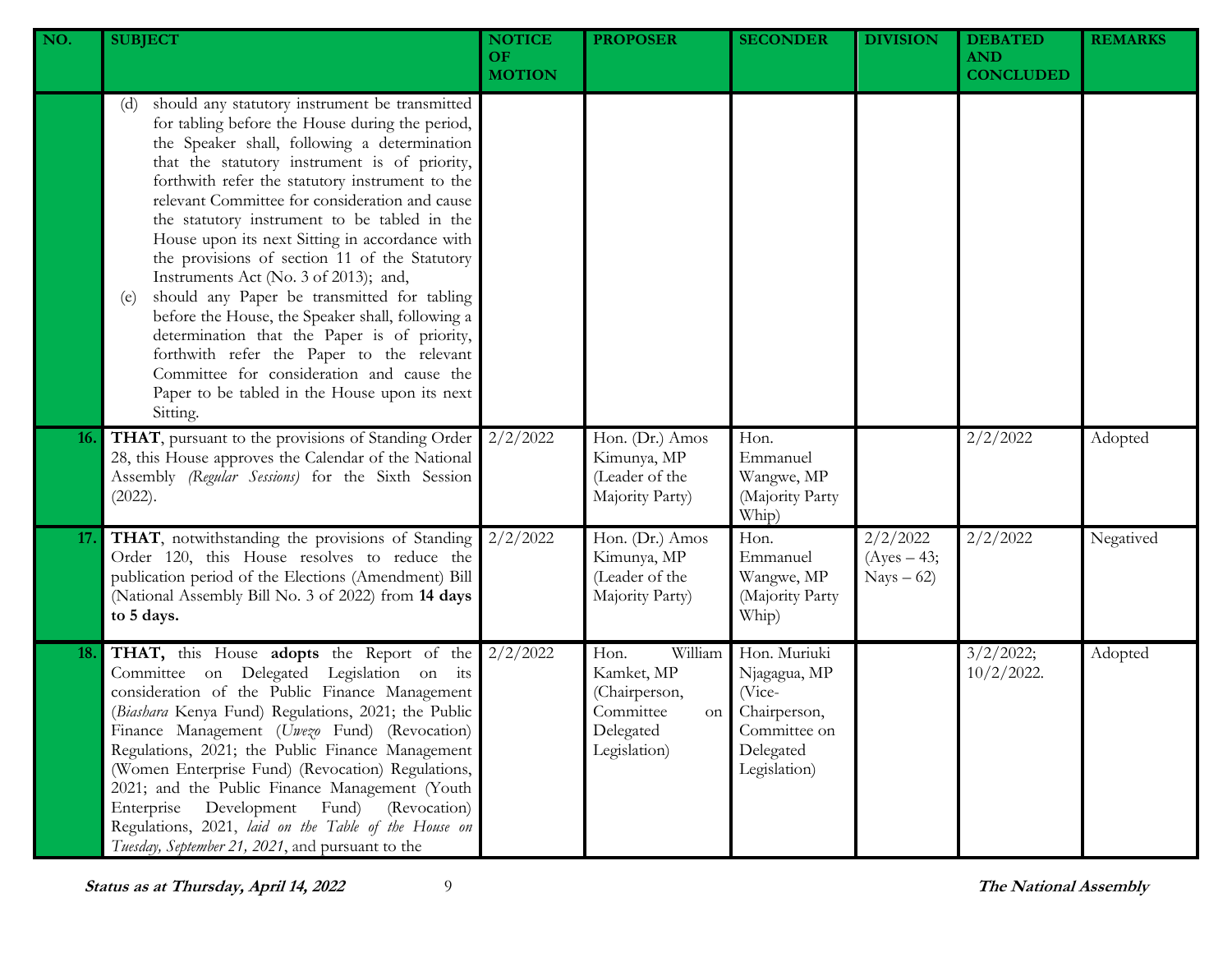| NO.       | <b>SUBJECT</b>                                                                                                                                                                                                                                                                                                                                                                                                                                                                                                                                                                                                                                                                                                                                     | <b>NOTICE</b><br><b>OF</b><br><b>MOTION</b> | <b>PROPOSER</b>                                                                                                                  | <b>SECONDER</b>                                                                                              | <b>DIVISION</b> | <b>DEBATED</b><br><b>AND</b><br><b>CONCLUDED</b> | <b>REMARKS</b> |
|-----------|----------------------------------------------------------------------------------------------------------------------------------------------------------------------------------------------------------------------------------------------------------------------------------------------------------------------------------------------------------------------------------------------------------------------------------------------------------------------------------------------------------------------------------------------------------------------------------------------------------------------------------------------------------------------------------------------------------------------------------------------------|---------------------------------------------|----------------------------------------------------------------------------------------------------------------------------------|--------------------------------------------------------------------------------------------------------------|-----------------|--------------------------------------------------|----------------|
|           | provisions of section 18 of the Statutory Instruments<br>Act, 2013 annuls in entirety-<br>the Public Finance Management (Biashara<br>(i)<br>Kenya Fund) Regulations, 2021 published as<br>Legal Notice No. 55 of 2021;<br>the Public Finance Management (Uwezo Fund)<br>(11)<br>(Revocation) Regulations, 2021 published as<br>Legal Notice No. 56 of 2021;<br>the Public Finance Management (Women<br>(111)<br>Enterprise Fund) (Revocation) Regulations,<br>2021 published as Legal Notice No. 57 of 2021;<br>and<br>the Public Finance Management (Youth<br>(v)<br>Enterprise Development Fund) (Revocation)<br>Regulations, 2021 published as Legal Notice<br>No. 58 of 2021.                                                                  |                                             |                                                                                                                                  |                                                                                                              |                 |                                                  |                |
| 19.       | <b>THAT,</b> this House <b>adopts</b> the Report of the $2/2/2022$<br>Committee on Delegated Legislation on its<br>consideration of the Crops (Fibre Crops) Regulations,<br>2020 laid on the Table of the House on Tuesday, November<br>17, 2020, and pursuant to the provisions of section 18<br>of the Statutory Instruments Act, 2013 and Standing<br>Order 210 (4)(b), <i>annuls in entirety</i> the Crops (Fibre<br>Crops) Regulations, 2020 published as Legal Notice No.<br>120 of 2020.                                                                                                                                                                                                                                                    |                                             | William<br>Hon.<br>Kamket, MP<br>(Chairperson,<br>Committee<br>on<br>Delegated<br>Legislation)                                   | Hon. Muriuki<br>Njagagua, MP<br>$($ Vice-<br>Chairperson,<br>Committee on<br>Delegated<br>Legislation)       |                 | 3/2/2022;<br>$10/2/2022$ .                       | Adopted        |
| <b>20</b> | THAT, taking into consideration the findings of the<br>Departmental Committee on Finance and National<br>Planning in its Report on the vetting of the nominee for<br>appointment as a member of the Salaries and<br>Remuneration Commission representing the National<br>Police Service Commission, laid on the Table of the House<br>on Thursday, February 03, 2022 and pursuant to the<br>provisions of Article 250(2)(b) of the Constitution,<br>section 7 of the Salaries and Remuneration Commission<br>Act 2010 and sections 3 and 8 of the Public<br>Appointments (Parliamentary Approval) Act, 2011, this<br>House approves the appointment of Ms. Elizabeth<br>Wangui Muchiri as a member of the Salaries and<br>Remuneration Commission. | 3/2/2022                                    | Waihenya<br>Hon.<br>Ndirangu, MP<br>(Vice-Chairperson<br>Departmental<br>Committee<br>on<br>Finance<br>and<br>National Planning) | Hon. Kuria<br>Kimani, MP<br>(Member,<br>Departmental<br>Committee on<br>Finance and<br>National<br>Planning) |                 | 8/2/2022;<br>$9/2/2022$ .                        | Adopted        |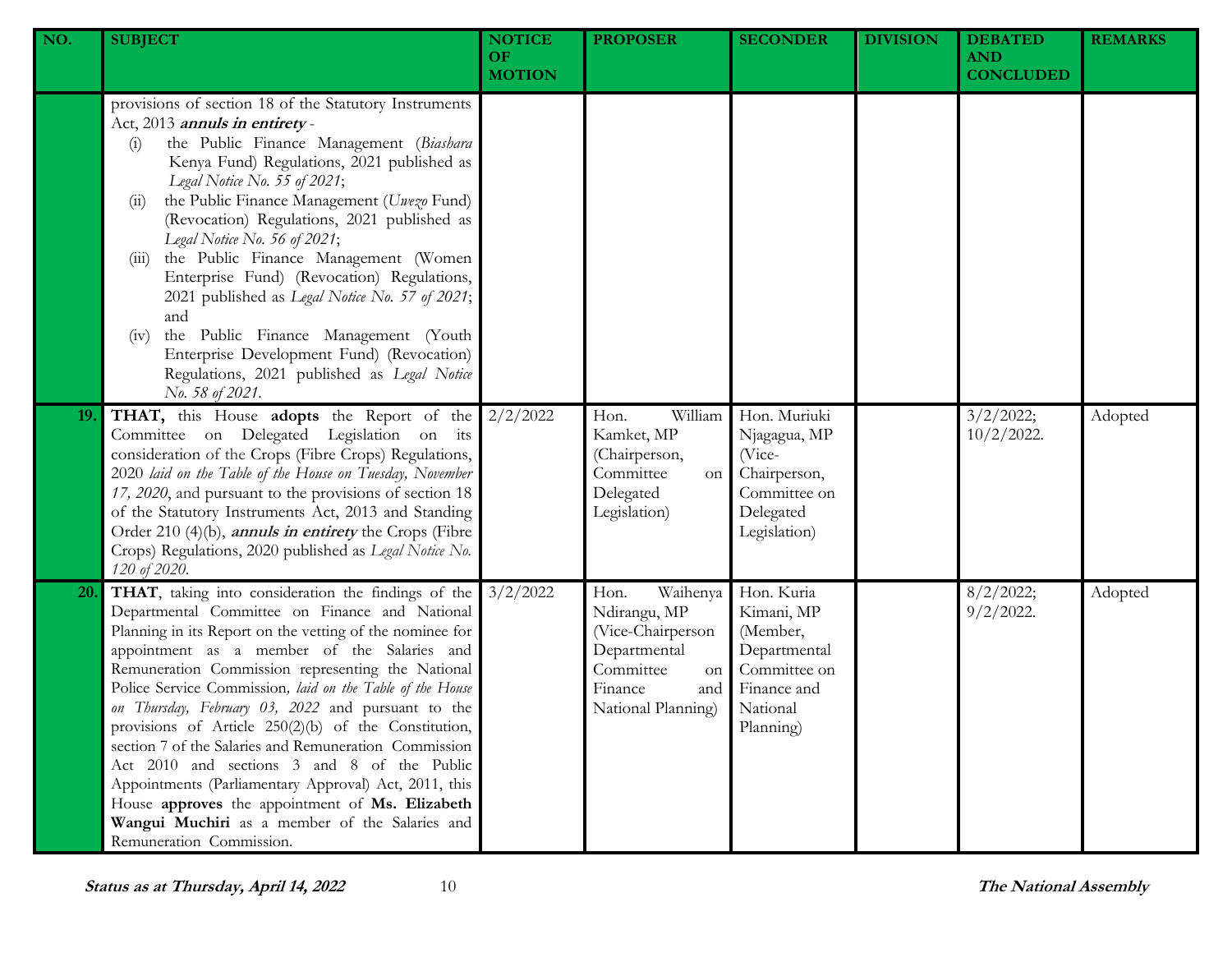| NO. | <b>SUBJECT</b>                                                                                                                                                                                                                                                                                                                                                                                                                                                                                                                                                                                                                                                                                                                                                                                                                                                                                                                                                                                                           | <b>NOTICE</b><br>OF.<br><b>MOTION</b> | <b>PROPOSER</b>                                                                                              | <b>SECONDER</b>                                                                                | <b>DIVISION</b> | <b>DEBATED</b><br><b>AND</b><br><b>CONCLUDED</b> | <b>REMARKS</b> |
|-----|--------------------------------------------------------------------------------------------------------------------------------------------------------------------------------------------------------------------------------------------------------------------------------------------------------------------------------------------------------------------------------------------------------------------------------------------------------------------------------------------------------------------------------------------------------------------------------------------------------------------------------------------------------------------------------------------------------------------------------------------------------------------------------------------------------------------------------------------------------------------------------------------------------------------------------------------------------------------------------------------------------------------------|---------------------------------------|--------------------------------------------------------------------------------------------------------------|------------------------------------------------------------------------------------------------|-----------------|--------------------------------------------------|----------------|
| 21. | <b>THAT,</b> this House <b>adopts</b> the Report of the 3/2/2022<br>Committee on Delegated Legislation on its<br>consideration of the Public Finance Management<br>(Sinking Fund) Guidelines, 2021, laid on the Table of the<br>House on Tuesday, September 21, 2021, and pursuant to<br>the provisions of section 13 of the Statutory<br>Instruments Act, 2013 annuls in entirety the Public<br>Finance Management (Sinking Fund) Guidelines, 2021<br>published as Gazette Notice No. 5085 of 2021.                                                                                                                                                                                                                                                                                                                                                                                                                                                                                                                     |                                       | Hon. (Dr). Oundo<br>Ojiambo, MP<br>(Member,<br>Committee on<br>Delegated<br>Legislation)                     | Hon.<br>Emmanuel<br>Wangwe, MP<br>(Majority Party<br>Whip)                                     |                 | 10/2/2022;<br>$15/2/2022$ .                      | Adopted        |
| 22. | <b>THAT,</b> this House <b>adopts</b> the Report of the 3/2/2022<br>Committee on Delegated Legislation on its<br>consideration of the Environmental Management and<br>Coordination (Impact Assessment and Audit)<br>(Amendment) Regulations, 2016, laid on the Table of the<br>House on Wednesday, November 10, 2021, and pursuant<br>to the provisions of section 18 of the Statutory<br>Instruments Act, 2013 and Standing Order 210 (4)(b),<br>annuls in entirety the Environmental Management<br>and Coordination (Impact Assessment and Audit)<br>(Amendment) Regulations, 2016 published as Legal<br>Notice No. 149 of 2016.                                                                                                                                                                                                                                                                                                                                                                                       |                                       | Charles<br>Hon.<br>Njagagua, MP<br>(Vice-Chairperson,<br>Committee<br><b>on</b><br>Delegated<br>Legislation) | Hon. $(Dr)$ .<br>Oundo<br>Ojiambo, MP<br>(Member,<br>Committee on<br>Delegated<br>Legislation) |                 | 10/2/2022;<br>$15/2/2022$ .                      | Adopted        |
| 23. | THAT, aware that the history of any institution is key<br>to evaluating its development; FURTHER AWARE<br>that documenting history provides a knowledge bank<br>for future generations; NOTING that the history of<br>the Parliament of Kenya is largely unrecorded,<br>scattered and piecemeal; FURTHER NOTING that<br>most comparable jurisdictions have elaborate records<br>of their history which are periodically updated to<br>capture new developments; COGNISANT of the<br>fact that the Parliament of Kenya marks its 115th<br>anniversary this year having been established as the<br>Legislative Council (LegCo) in August 1907;<br>FURTHER COGNISANT that the legislature has<br>been transforming in the last century both in mandate<br>and composition starting as a fused unicameral<br>legislature, to a bicameral one at independence to a<br>unicameral legislature before again reverting to a<br>bicameral Parliament after the promulgation of the<br>Constitution of Kenya 2010; RECOGNISING the | 8/2/2022                              | Hon. (Dr.) Amos<br>Kimunya, MP<br>(Leader of the<br>Majority Party)                                          | Hon. Joseph<br>Nduati, MP<br>(Gatanga<br>Constituency)                                         |                 | 9/2/2022;<br>$10/2/2022$ .                       | Adopted        |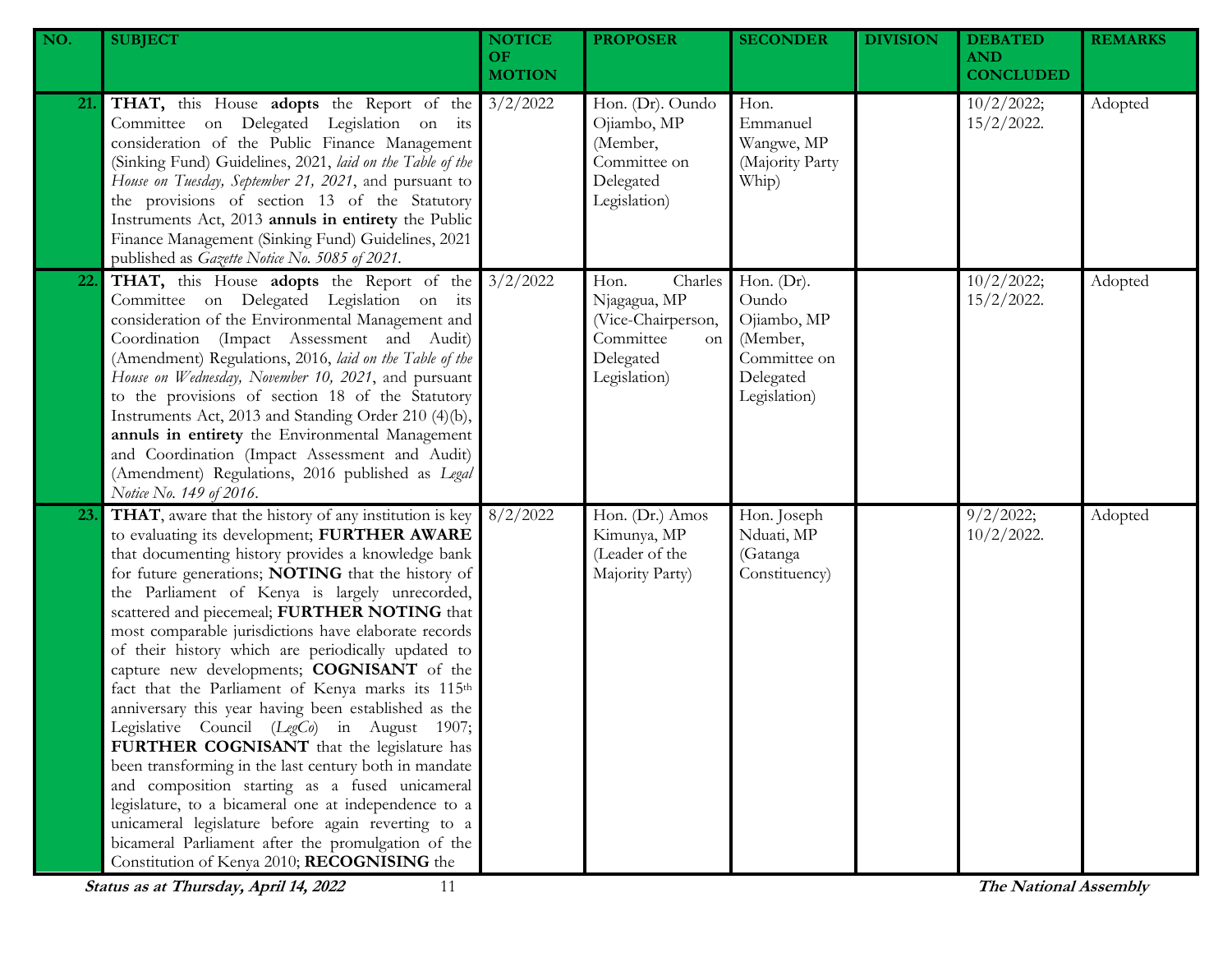| NO. | <b>SUBJECT</b>                                                                                                                                                                                                                                                                                                                                                                                                                                                                                                                                                                                                                                                                                                                                                                                                                                                                                                                                                                                                                                | <b>NOTICE</b><br>OF.<br><b>MOTION</b> | <b>PROPOSER</b>                                                     | <b>SECONDER</b>                                            | <b>DIVISION</b> | <b>DEBATED</b><br><b>AND</b><br><b>CONCLUDED</b> | <b>REMARKS</b>                      |
|-----|-----------------------------------------------------------------------------------------------------------------------------------------------------------------------------------------------------------------------------------------------------------------------------------------------------------------------------------------------------------------------------------------------------------------------------------------------------------------------------------------------------------------------------------------------------------------------------------------------------------------------------------------------------------------------------------------------------------------------------------------------------------------------------------------------------------------------------------------------------------------------------------------------------------------------------------------------------------------------------------------------------------------------------------------------|---------------------------------------|---------------------------------------------------------------------|------------------------------------------------------------|-----------------|--------------------------------------------------|-------------------------------------|
|     | many works of arts, including statues, frescoes, murals<br>and pictures connected with the history of the<br>Parliament of Kenya, including the contributions of<br>great mean and women, families, architects and<br>politicians throughout the 114 years of the history of<br>the institution, and its transformation and growth<br>throughout the period;<br>NOW THEREFORE, in order to ensure the<br>preservation of the history of the institution for future<br>generations, this House resolves -<br>1. THAT, at an appropriate stage, the House appoints<br>a Committee comprising of not more than nine (9)<br>Members to oversee the preservation of these<br>histories for posterity, with special focus on the<br>National Assembly;<br>2. THAT, the copyrights of the History of Parliament of<br>Kenya projects be reserved for the benefit of<br>Parliament and the people of Kenya; and,<br>3. THAT, the Clerk of the National Assembly puts in<br>place and executes appropriate mechanisms to<br>actualize this Resolution. |                                       |                                                                     |                                                            |                 |                                                  |                                     |
| 24  | <b>THAT</b> , pursuant to the provisions of section $15(1)(a)(ii)$<br>of the Parliamentary Powers and Privileges Act, 2017<br>and Standing Order 175, this House approves the<br>appointment of the following Members to the<br>Committee of Parliamentary Powers and Privileges, in<br>addition to the one specified under section $15(1)(a)(i)$ of<br>the said Act:-<br>The Hon. Josphat Kabinga Wachira, M.P.<br>1.<br>The Hon. Anthony Githiaka Kiai, M.P.<br>2.<br>The Hon. Vincent Kipkurui Tuwei, M.P.<br>3.<br>The Hon. Francis Chachu Ganya, M.P.<br>4.<br>The Hon. Didmus W. Barasa Mutua, M.P.<br>5.<br>The Hon. Gladwell Cheruiyot, M.P.<br>6.<br>The Hon. Andrew Mwadime, M.P.<br>7.<br>The Hon. Omar Mwinyi Shimbwa, M.P.<br>8.<br>The Hon. James Onyango Oyoo, M.P.<br>9.<br>The Hon. Danson M. Mwakuwona, M.P.<br>10.<br>The Hon. Oscar K. Sudi, M.P.<br>11.<br>12. The Hon. Johana Ngeno, M.P.<br>13. The Hon. Wario Qalicha Gufu, M.P.                                                                                      | 9/2/2022                              | Hon. (Dr.) Amos<br>Kimunya, MP<br>(Leader of the<br>Majority Party) | Hon.<br>Emmanuel<br>Wangwe, MP<br>(Majority Party<br>Whip) |                 | 9/2/2022                                         | Motion<br>withdrawn by<br>the Mover |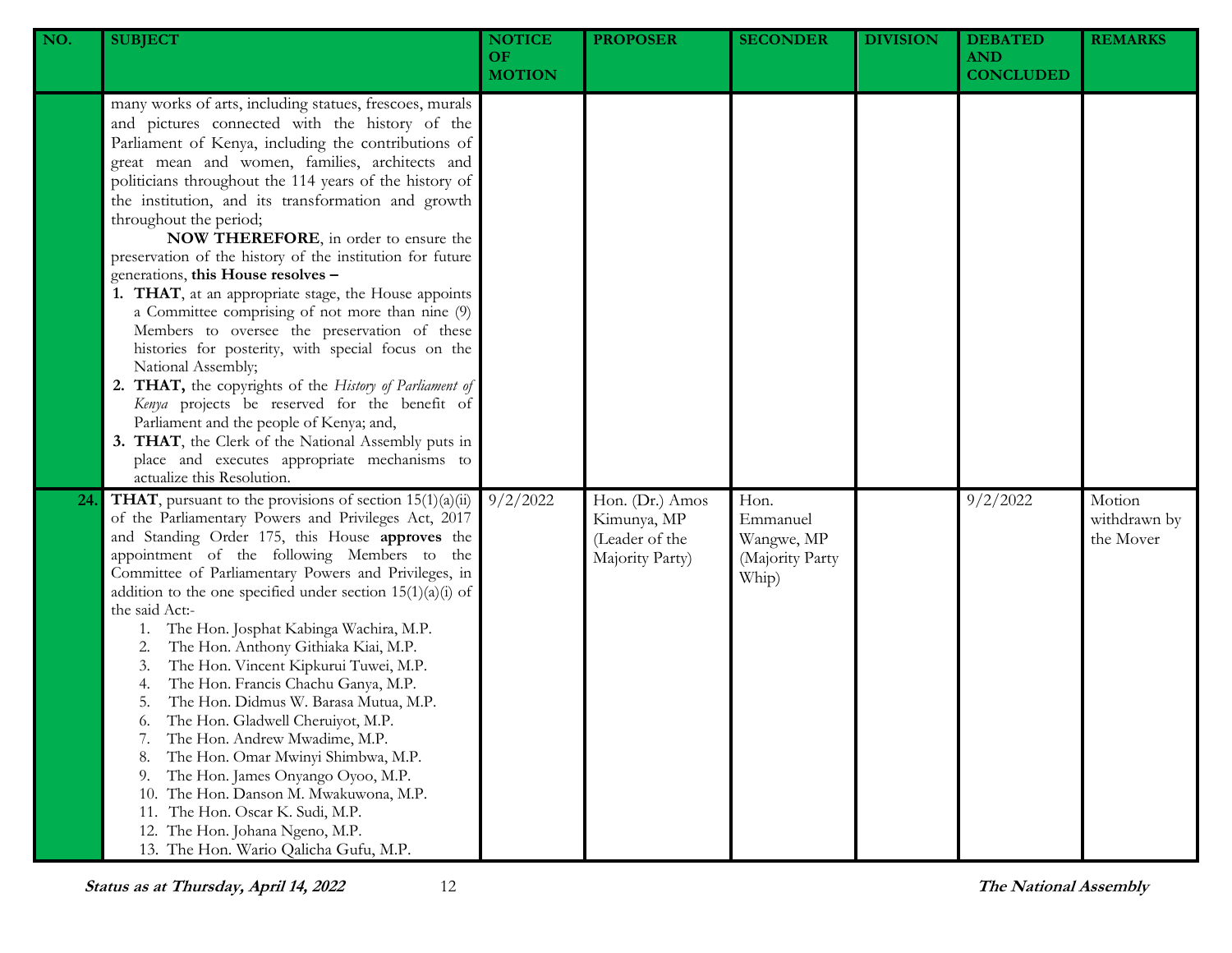| NO.        | <b>SUBJECT</b>                                                                                                                                                                                                                                                                                                                                                                                                                                                                                                                                                                                                                                                   | <b>NOTICE</b><br><b>OF</b><br><b>MOTION</b> | <b>PROPOSER</b>                                                     | <b>SECONDER</b>                                            | <b>DIVISION</b> | <b>DEBATED</b><br><b>AND</b><br><b>CONCLUDED</b> | <b>REMARKS</b> |  |  |  |  |  |  |  |  |
|------------|------------------------------------------------------------------------------------------------------------------------------------------------------------------------------------------------------------------------------------------------------------------------------------------------------------------------------------------------------------------------------------------------------------------------------------------------------------------------------------------------------------------------------------------------------------------------------------------------------------------------------------------------------------------|---------------------------------------------|---------------------------------------------------------------------|------------------------------------------------------------|-----------------|--------------------------------------------------|----------------|--|--|--|--|--|--|--|--|
| <b>25.</b> | THAT, pursuant to the provisions of Standing Order<br>173 and further to the resolutions of the House of 5 <sup>th</sup><br>December, 2017, 15th July, 2020, 11th February, 2021,<br>4th May, 2021 and 13th October, 2021 appointing<br>Members into various Committees, this House<br>approves the appointment of the following Members<br>to the respective Committees as specified hereunder-<br>The Hon. Adan Keynan Wehliye, M.P. to move<br>$\left( i\right)$<br>from the Select Committee on National<br>Cohesion & Equal Opportunity to the<br>Departmental Committee on Defence &<br>Foreign Relations;<br>The Hon. Jeremiah Ng'ayu Kioni, M.P. to move | 9/2/2022                                    | Hon. (Dr.) Amos<br>Kimunya, MP<br>(Leader of the<br>Majority Party) | Hon.<br>Emmanuel<br>Wangwe, MP<br>(Majority Party<br>Whip) |                 | 9/2/2022                                         | Adopted        |  |  |  |  |  |  |  |  |
|            | (ii)<br>from the Constitutional Implementation<br>Oversight Committee to the Departmental<br>Committee on Energy;<br>The Hon. Khatib Abdallah Mwashetani, M.P. to<br>(iii)                                                                                                                                                                                                                                                                                                                                                                                                                                                                                       |                                             |                                                                     |                                                            |                 |                                                  |                |  |  |  |  |  |  |  |  |
|            | move from the Departmental Committee on<br>Lands to the Departmental Committee on<br>Trade, Industry and Cooperatives;<br>The Hon. Alois Musa Lentoimaga, M.P. to<br>(iv)                                                                                                                                                                                                                                                                                                                                                                                                                                                                                        |                                             |                                                                     |                                                            |                 |                                                  |                |  |  |  |  |  |  |  |  |
|            | move from the Departmental Committee on<br>Trade, Industry and Cooperatives to the<br>Constitutional<br>Implementation<br>Oversight<br>Committee;                                                                                                                                                                                                                                                                                                                                                                                                                                                                                                                |                                             |                                                                     |                                                            |                 |                                                  |                |  |  |  |  |  |  |  |  |
|            | The Hon. Ayub Savula, M.P. to move from the<br>(v)<br>Departmental Committee on Trade, Industry<br>and Cooperatives to the Select Committee on<br>Regional Integration;                                                                                                                                                                                                                                                                                                                                                                                                                                                                                          |                                             |                                                                     |                                                            |                 |                                                  |                |  |  |  |  |  |  |  |  |
|            | The Hon. Abdikahim Osman Mohamed, M.P,<br>$(v_i)$<br>to move from the Departmental Committee on<br>Energy to the Departmental Committee on<br>Agriculture & Livestock;<br>The Hon. Gathoni Wamuchomba, M.P, to<br>(vii)                                                                                                                                                                                                                                                                                                                                                                                                                                          |                                             |                                                                     |                                                            |                 |                                                  |                |  |  |  |  |  |  |  |  |
|            | move from the Departmental Committee on<br>Agriculture & Livestock to the Departmental<br>Committee on Communication, Information<br>and Innovation;                                                                                                                                                                                                                                                                                                                                                                                                                                                                                                             |                                             |                                                                     |                                                            |                 |                                                  |                |  |  |  |  |  |  |  |  |
|            | The Hon. Katoo Ole Metito Judah, M.P. to be<br>(V111)<br>appointed a Member of the Departmental                                                                                                                                                                                                                                                                                                                                                                                                                                                                                                                                                                  |                                             |                                                                     |                                                            |                 |                                                  |                |  |  |  |  |  |  |  |  |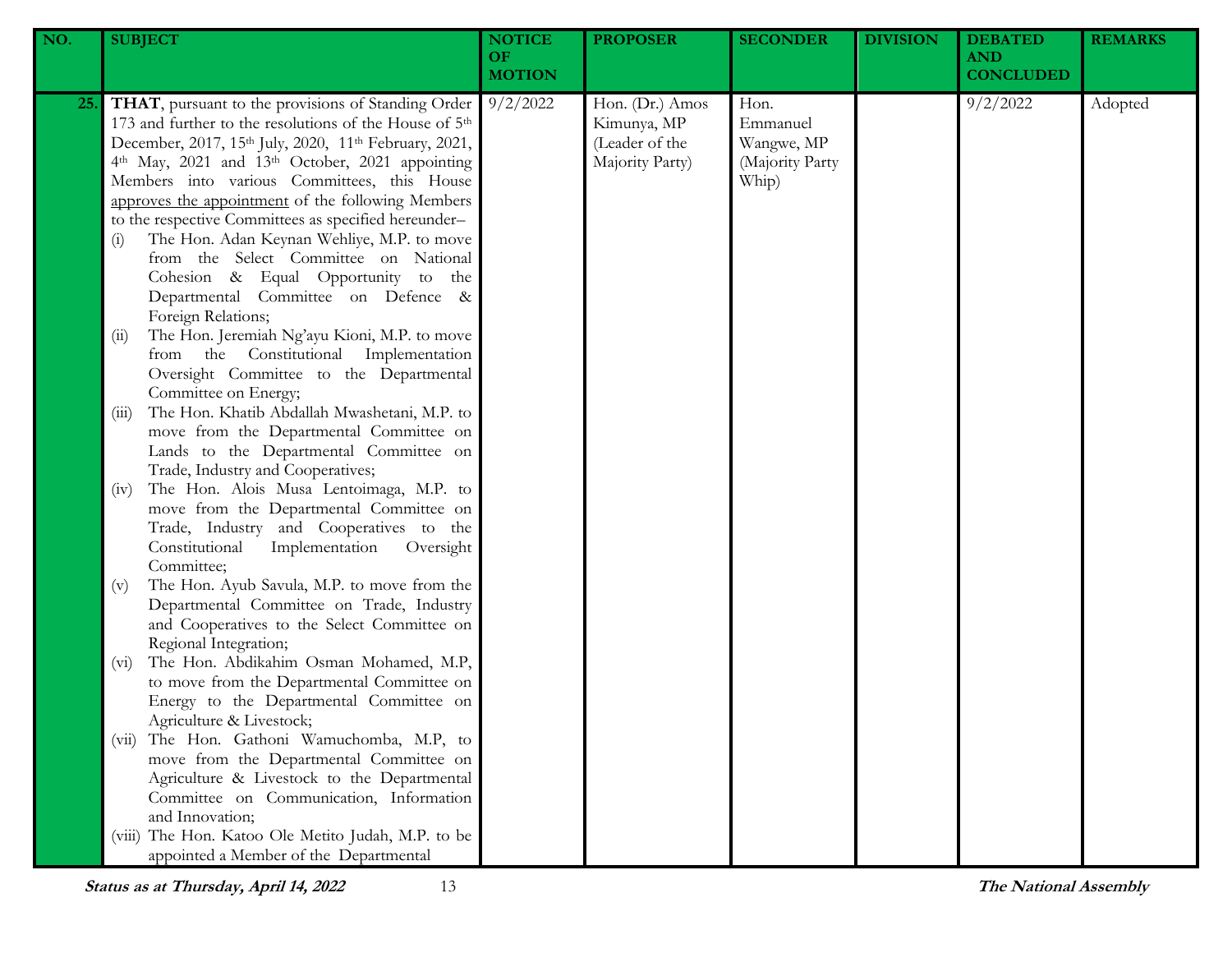| NO. | <b>SUBJECT</b>                                                                                                                                                                                                                                                                                                                                                                                                                                                                                                                                                                                                                                                                                                                                                                                                                                                  | <b>NOTICE</b><br><b>OF</b><br><b>MOTION</b> | <b>PROPOSER</b>                                                     | <b>SECONDER</b>                                       | <b>DIVISION</b> | <b>DEBATED</b><br><b>AND</b><br><b>CONCLUDED</b> | <b>REMARKS</b> |
|-----|-----------------------------------------------------------------------------------------------------------------------------------------------------------------------------------------------------------------------------------------------------------------------------------------------------------------------------------------------------------------------------------------------------------------------------------------------------------------------------------------------------------------------------------------------------------------------------------------------------------------------------------------------------------------------------------------------------------------------------------------------------------------------------------------------------------------------------------------------------------------|---------------------------------------------|---------------------------------------------------------------------|-------------------------------------------------------|-----------------|--------------------------------------------------|----------------|
|     | Committee on Agriculture & Livestock;<br>The Hon. David Gikaria, M.P. to be appointed a<br>(ix)<br>Member of the Departmental Committee on<br>Environment & Natural Resources;<br>The Hon. Japhet Kareke Mbiuki, M.P. to be<br>(x)<br>appointed a Member of the Departmental<br>Committee<br>Industry<br>Trade,<br>on<br>and<br>Cooperatives;<br>The Hon. William Kipkemoi Kisang, M.P. to be<br>$(x_i)$<br>appointed a Member of the Departmental<br>Committee on Lands;<br>The Hon. Ali Wario, M.P. to be appointed a<br>(xii)<br>Member of the Departmental Committee on<br>Energy; and,<br>(xiii) The Hon. Johana Ngeno, M.P. to be appointed<br>a Member of the Select Committee on National<br>Cohesion and Equal Opportunity.                                                                                                                            |                                             |                                                                     |                                                       |                 |                                                  |                |
| 26. | THAT, pursuant to the provisions of Standing<br>Orders 175 and 212B (3), this House approves the<br>appointment of the following Members to the<br>Committee on Members' Services and Facilities:-<br>The Hon. Ezekiel Machogu Ombaki, M.P.<br>The Hon. (Dr.) Swarup Manjan Mishra, M.P.<br>The Hon. Samwel Moroto Chumel, M.P.<br>The Hon. Rehema Hassan, M.P.<br>The Hon. Rigathi Gachagua, M.P.<br>The Hon. Charity Kathambi Chepkwony, M.P.<br>0.<br>The Hon. Elisha Odhiambo, M.P.<br>The Hon. Benard Otieno Okoth, M.P.<br>The Hon. (Eng.) Nzambia Thuddeus Kithua,<br>9.<br>M.P.<br>10. The Hon. Christopher Wangaya Aseka, M.P.<br>11. The Hon. John Walter Owino, M.P.<br>12. The Hon. Elsie Muhanda, M.P.<br>13. The Hon. Generali Nixon Kiprotich Korir,<br>M.P.<br>14. The Hon. Beatrice Nkatha Nyaga, M.P.<br>15. The Hon. Kimani Ichung'wah, M.P. | 9/2/2022                                    | Hon. (Dr.) Amos<br>Kimunya, MP<br>(Leader of the<br>Majority Party) | Hon. David Ole<br>Sankok, MP<br>(Nominated<br>Member) |                 | 9/2/2022                                         | Adopted        |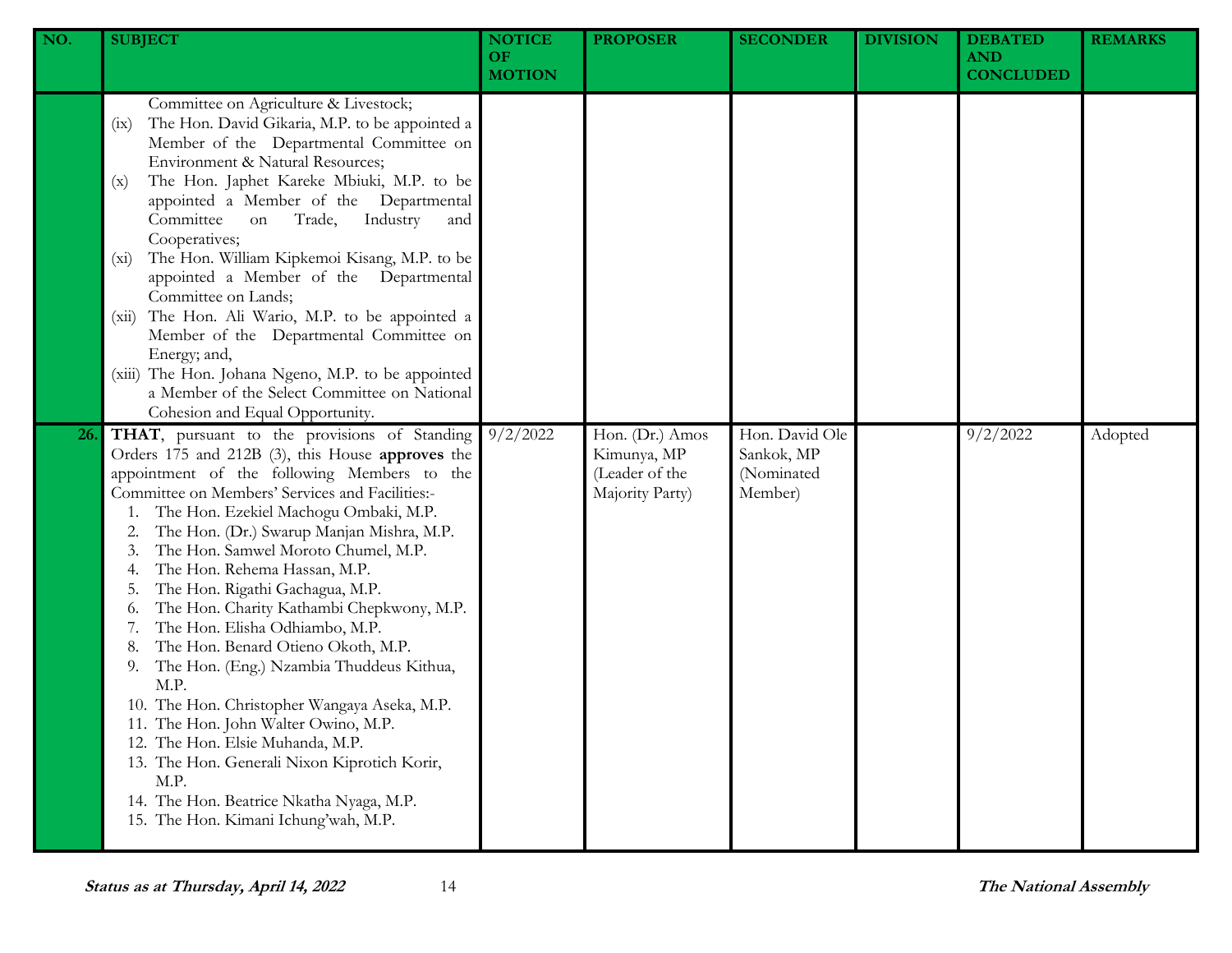| NO. | <b>SUBJECT</b>                                                                                                                                                                                                                                                                                                                                                                                                                                                                                                                                                                                                                                                                                                                                                                     | <b>NOTICE</b><br>OF.<br><b>MOTION</b> | <b>PROPOSER</b>                                                                                             | <b>SECONDER</b>                                                                                                | <b>DIVISION</b> | <b>DEBATED</b><br><b>AND</b><br><b>CONCLUDED</b> | <b>REMARKS</b>     |
|-----|------------------------------------------------------------------------------------------------------------------------------------------------------------------------------------------------------------------------------------------------------------------------------------------------------------------------------------------------------------------------------------------------------------------------------------------------------------------------------------------------------------------------------------------------------------------------------------------------------------------------------------------------------------------------------------------------------------------------------------------------------------------------------------|---------------------------------------|-------------------------------------------------------------------------------------------------------------|----------------------------------------------------------------------------------------------------------------|-----------------|--------------------------------------------------|--------------------|
| 27. | THAT, taking into consideration the Report of the<br>Departmental Committee on Finance and National<br>Planning on the Recruitment of the National<br>Assembly Nominee to the Equalization Fund<br>Advisory Board, laid on the Table of the House on<br>Wednesday, February 9, 2022 and pursuant to the<br>provisions of Article 204 of the Constitution and<br>paragraph 4(1)(d) of the Public Finance Management<br>(Equalization Fund Administration) Regulations,<br>2021, this House approves the nomination of Mr.<br>Abdullahi Adan Khalif for appointment as the<br>National Assembly nominee to the Equalization Fund<br>Advisory Board in accordance with paragraph 4(1)(d)<br>of the Public Finance Management (Equalization<br>Fund Administration) Regulations, 2021. | 9/2/2022                              | Hon. Mboni<br>Mwalika, MP<br>(Member,<br>Departmental<br>Committee on<br>Finance and<br>National Planning)  | Hon. Jimmy<br>Angwenyi, MP<br>(Member,<br>Departmental<br>Committee on<br>Finance and<br>National<br>Planning) |                 | 15/2/2022;<br>$16/2/2022$ .                      | Adopted            |
| 28. | THAT, this House adopts the Report of the Select<br>Committee on National Government Constituencies<br>Development Fund on stalled and/or incomplete<br>projects initiated through the NG-CDF but falling<br>under the County Government functions, laid on the<br>Table of the House on Tuesday, August 17, 2021.                                                                                                                                                                                                                                                                                                                                                                                                                                                                 | 9/2/2022                              | Hon. Wafula<br>Wamunyinyi, MP<br>(Chairperson,<br>Select Committee<br>on NG-CDF)                            |                                                                                                                |                 |                                                  | Awaiting<br>debate |
| 29. | THAT, taking into consideration the findings of the<br>Departmental Committee on Justice and Legal Affairs<br>in its Report on the Vetting of nominees for appointment as<br>Chairperson and Members of the Kenya National Commission<br>on Human Rights, laid on the Table of the House on<br>Thursday, February 10, 2022, and pursuant to the<br>provisions of Article $250(2)(b)$ of the Constitution,<br>section 11(7) of the Kenya National Commission on<br>Human Rights Act, 2011 and section 8 (1) of the<br>Public Appointments (Parliamentary Approval Act,<br>2011, this House approves the appointment of the<br>following persons to the Kenya National Commission<br>on Human Rights: -                                                                              | 10/2/2022                             | Hon. Muturi<br>Kigano, MP<br>(Chairperson,<br>Departmental<br>Committee on<br>Justice and Legal<br>Affairs) | Hon. Jeniffer<br>Shamalla, MP<br>(Member,<br>Departmental<br>Committee on<br>Justice and<br>Legal Affairs)     |                 | 15/2/2022;<br>$16/2/2022$ .                      | Adopted            |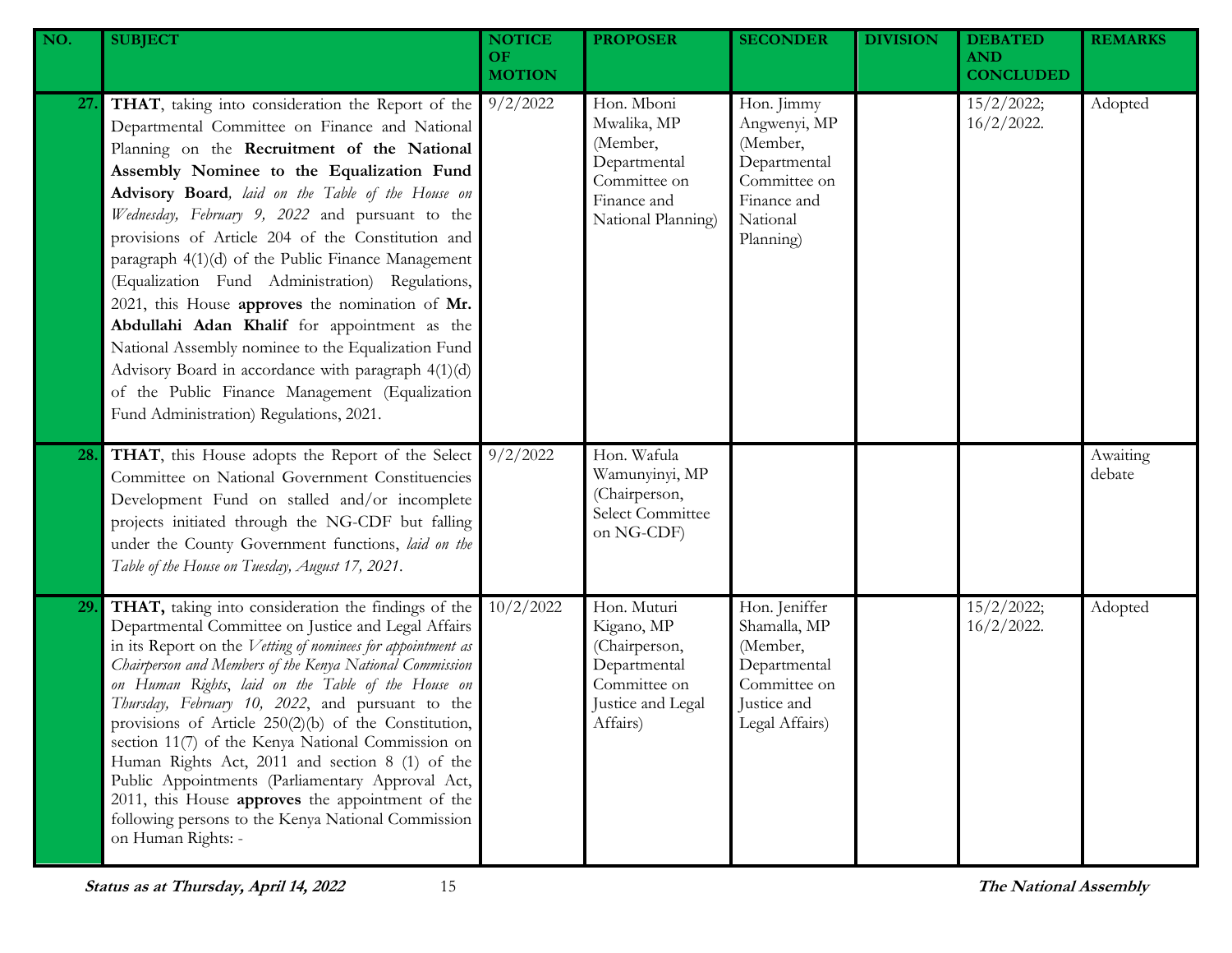| <b>DEBATED</b><br><b>REMARKS</b><br><b>CONCLUDED</b> |
|------------------------------------------------------|
|                                                      |
| 24/2/2022<br>Adopted with<br>amendments<br>(in bold) |
|                                                      |
|                                                      |
|                                                      |
|                                                      |
|                                                      |
|                                                      |
|                                                      |
|                                                      |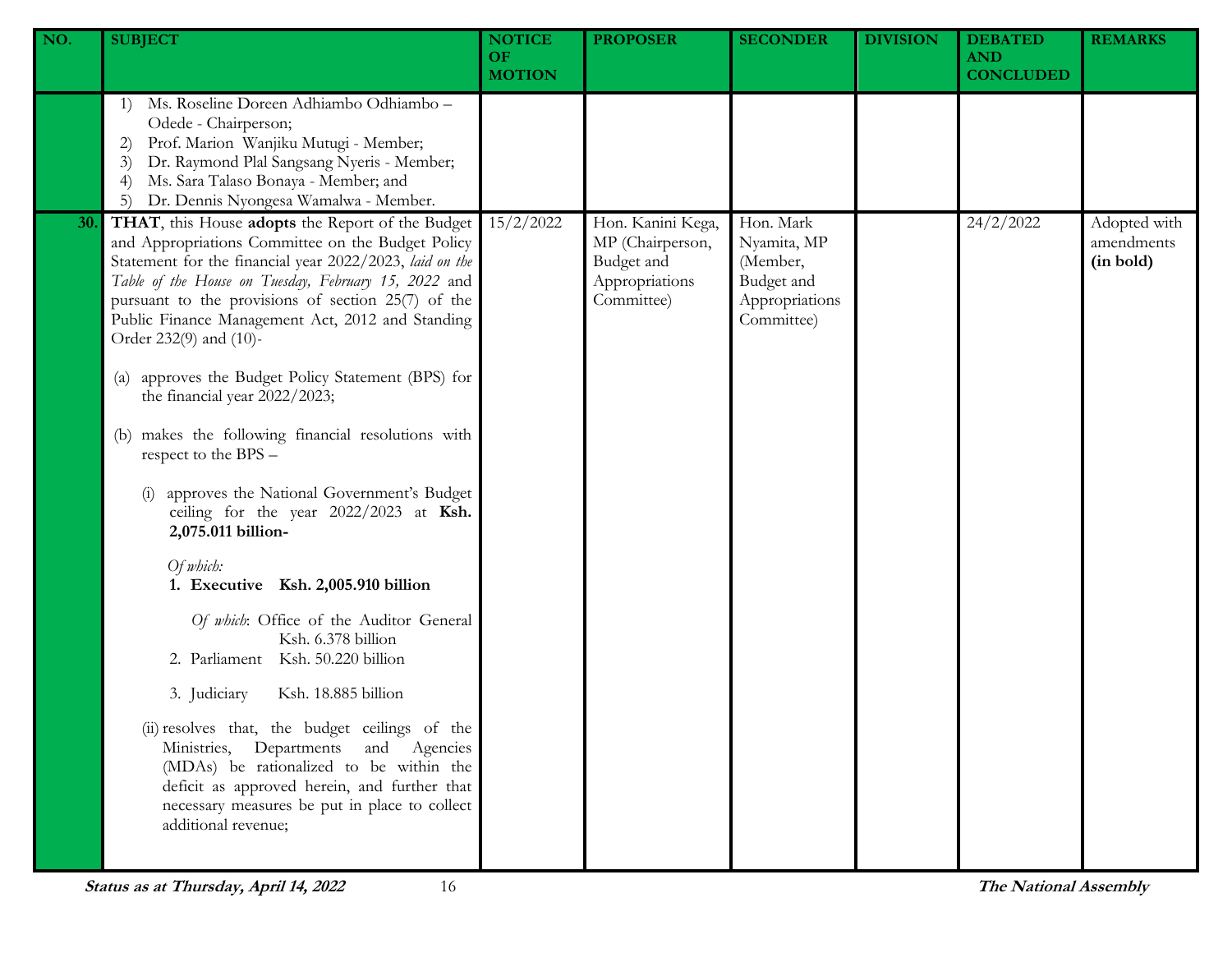| NO. | <b>SUBJECT</b>                                                                                                                                                                                                                                                                                                                                                                                                  | <b>NOTICE</b><br><b>OF</b><br><b>MOTION</b> | <b>PROPOSER</b> | <b>SECONDER</b> | <b>DIVISION</b> | <b>DEBATED</b><br><b>AND</b><br><b>CONCLUDED</b> | <b>REMARKS</b> |
|-----|-----------------------------------------------------------------------------------------------------------------------------------------------------------------------------------------------------------------------------------------------------------------------------------------------------------------------------------------------------------------------------------------------------------------|---------------------------------------------|-----------------|-----------------|-----------------|--------------------------------------------------|----------------|
|     | the County Governments'<br>(iii) approves<br>Equitable Share at Ksh. 370 billion;                                                                                                                                                                                                                                                                                                                               |                                             |                 |                 |                 |                                                  |                |
|     | (iv) approves the Equalization Fund at Ksh. 7.068<br>billion;                                                                                                                                                                                                                                                                                                                                                   |                                             |                 |                 |                 |                                                  |                |
|     | (v) approves the Conditional Grants at Ksh. 37<br>billion, to be distributed in accordance with<br>Annex 4 of the Report of the Budget and<br>Appropriations Committee;                                                                                                                                                                                                                                         |                                             |                 |                 |                 |                                                  |                |
|     | makes the policy resolutions contained in the<br>(c)<br>First Schedule to the Report (Policy Resolutions<br>relating to the Budget Policy Statement for the financial<br><i>year</i> 2022/23);<br>(d) insertion of the following words immediately<br>after paragraph (c)-                                                                                                                                      |                                             |                 |                 |                 |                                                  |                |
|     | "Subject to deletion of "paragraph 78"<br>appearing on page 25 of the Report and<br>substituting thereof with the following new<br>paragraph-                                                                                                                                                                                                                                                                   |                                             |                 |                 |                 |                                                  |                |
|     | "78. The Committee is concerned that the BPS<br>had proposed an overall deficit of Ksh.846<br>billion which has a potential to breach the<br>approved debt ceiling of Ksh. 9 trillion.<br>The Committee therefore urges the<br>National Treasury to amend the debt<br>ceiling to enable them implement the<br>budget<br>rationalize<br>as proposed,<br>expenditure or implement revenue<br>enhancing measures." |                                             |                 |                 |                 |                                                  |                |
|     | That, the consequential amendments be<br>(e)<br>effected in the Report thereof;                                                                                                                                                                                                                                                                                                                                 |                                             |                 |                 |                 |                                                  |                |
|     | orders that the resolutions form the basis for the<br>(f)<br>preparation of the 2022/2023 budget; and,                                                                                                                                                                                                                                                                                                          |                                             |                 |                 |                 |                                                  |                |
|     | (g) resolves that the Budget Policy Statement for the<br>financial year 2022/2023 forms the basis for the<br>introduction of the Division of Revenue Bill,<br>2022.                                                                                                                                                                                                                                             |                                             |                 |                 |                 |                                                  |                |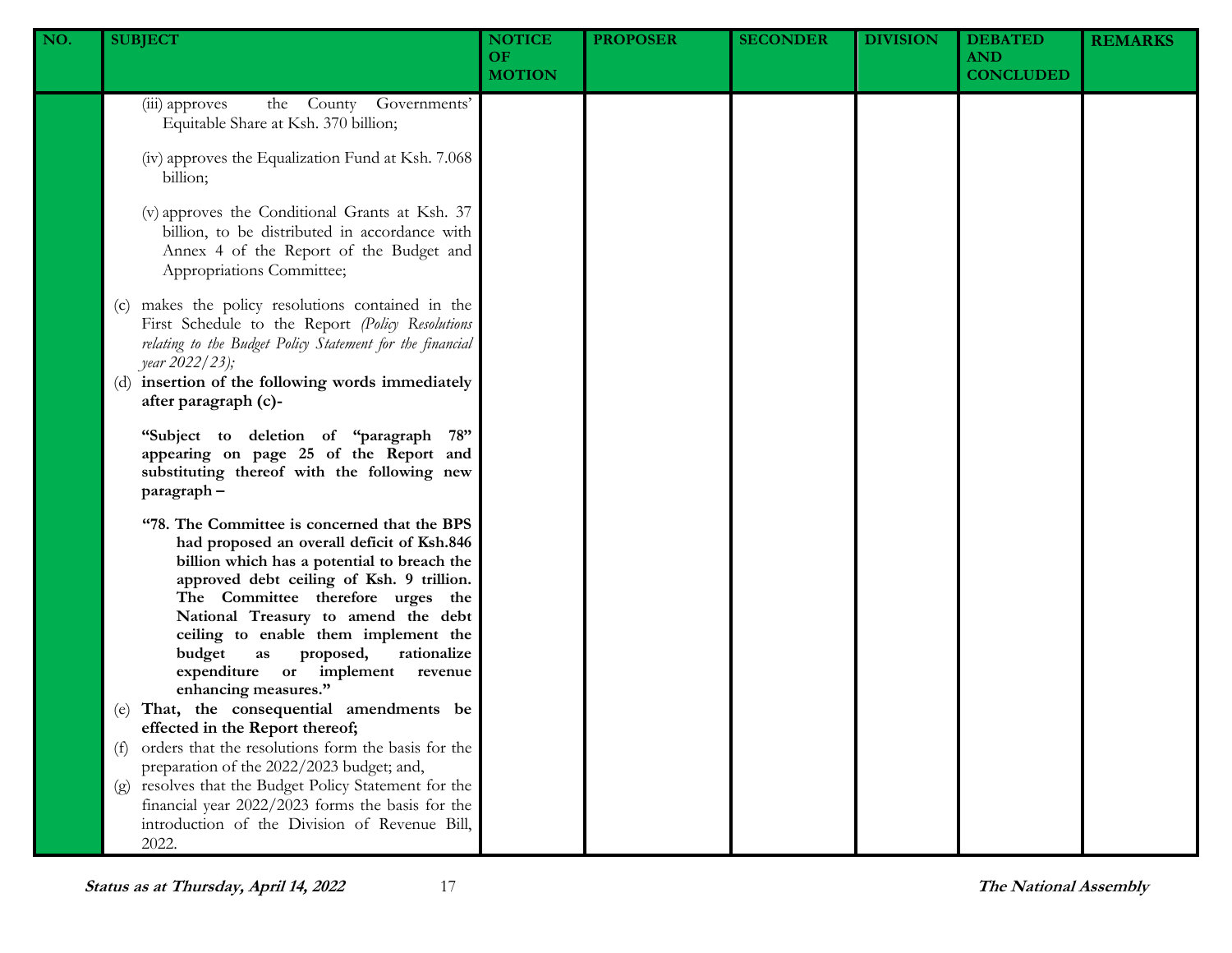| NO. | <b>SUBJECT</b>                                                                                                                                                                                                                                                                                                                                                                                                                                                                                                                                                                                                                                                                                                                                                                                                                                                                                                                                                                                                                                                                                               | <b>NOTICE</b><br><b>OF</b><br><b>MOTION</b> | <b>PROPOSER</b>                                                                            | <b>SECONDER</b>                                            | <b>DIVISION</b> | <b>DEBATED</b><br><b>AND</b><br><b>CONCLUDED</b> | <b>REMARKS</b>                          |
|-----|--------------------------------------------------------------------------------------------------------------------------------------------------------------------------------------------------------------------------------------------------------------------------------------------------------------------------------------------------------------------------------------------------------------------------------------------------------------------------------------------------------------------------------------------------------------------------------------------------------------------------------------------------------------------------------------------------------------------------------------------------------------------------------------------------------------------------------------------------------------------------------------------------------------------------------------------------------------------------------------------------------------------------------------------------------------------------------------------------------------|---------------------------------------------|--------------------------------------------------------------------------------------------|------------------------------------------------------------|-----------------|--------------------------------------------------|-----------------------------------------|
| 31. | THAT, this House adopts the Report of the<br>Budget and Appropriations Committee on the<br>Medium-Term Debt Management Strategy for<br>the financial year 2022/2023 submitted by the<br>Cabinet Secretary for the National Treasury<br>pursuant to the provisions of section 33 of the<br>Public Finance Management Act, 2012 and<br>Standing Order 232(4), laid on the Table of the House<br>on Tuesday, February 15, 2022 and pursuant to the<br>provisions of section 15(4) of the Public Finance<br>Management Act, 2012 and Standing Order<br>$232(9)$ and $(10)$ -<br>the Medium-Term Debt<br>a) approves<br>Management Strategy for the financial<br>year 2022/2023;<br>makes the policy resolutions contained<br>b)<br>in the Schedule to the Order Paper (Policy<br>Resolutions relating to the Medium-Term Debt<br>Management Strategy for the financial year<br>2022/23); and,<br>deletes the words "This should be<br>$\mathbf{C}$<br>consistent with the fiscal deficit of<br>Ksh.400 billion or 3% of GDP whichever<br>is lower" in paragraph 18 (Financial<br>Recommendations) of the Report. | 15/2/2022                                   | Hon. Kanini Kega,<br>MP (Chairperson,<br>Budget and<br>Appropriations<br>Committee)        | Hon.<br>Emmanuel<br>Wangwe, MP<br>(Majority Party<br>Whip) |                 | 1/3/2022;<br>$2/3/2022$ .                        | Adopted with<br>amendments<br>(in bold) |
| 32. | THAT, this House adopts the Eleventh Report of<br>the Special Funds Accounts Committee on Audited<br>Financial Statements for the National Government<br>Constituencies Development Fund for twenty-six<br>(26) Constituencies in the Counties of Mombasa,<br>Kilifi, Kwale, Taita Taveta, Lamu and Tana River for<br>the Financial Years 2013/2014, 2014/2015 and<br>2015/2016, laid on the Table of the House on Thursday,<br>December 2, 2021.                                                                                                                                                                                                                                                                                                                                                                                                                                                                                                                                                                                                                                                            | 16/2/2022                                   | Hon. (Dr.) Robert<br>Pukose, MP<br>(Member, Special<br><b>Funds Accounts</b><br>Committee) |                                                            |                 |                                                  | Awaiting<br>debate                      |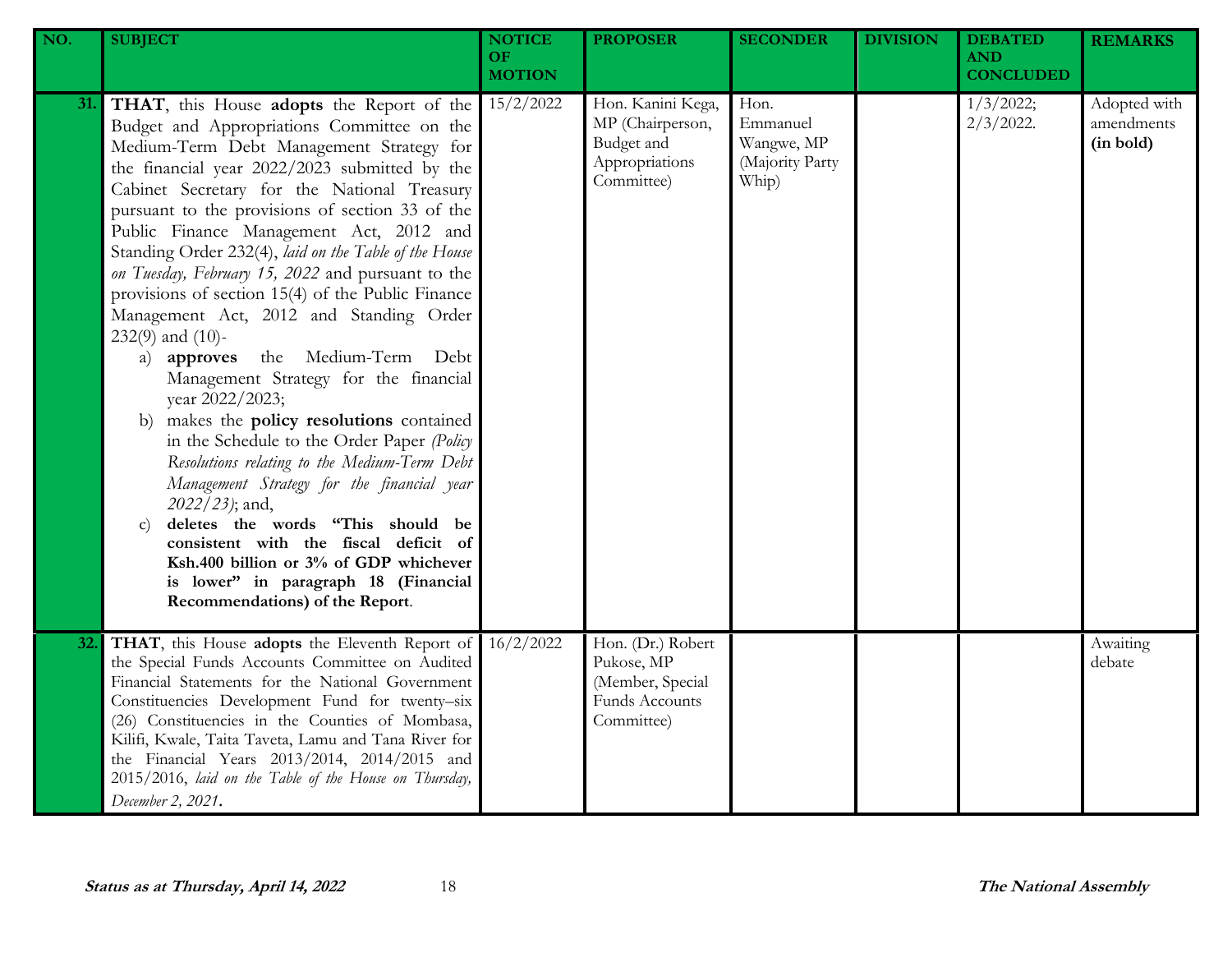| NO. | <b>SUBJECT</b>                                                                                                                                                                                                                                                                                                                                                                                                                                                                                                                                                                                                                                                                                                                                                         | <b>NOTICE</b><br>OF.<br><b>MOTION</b> | <b>PROPOSER</b>                                                                             | <b>SECONDER</b>                                                                       | <b>DIVISION</b> | <b>DEBATED</b><br><b>AND</b><br><b>CONCLUDED</b> | <b>REMARKS</b>     |
|-----|------------------------------------------------------------------------------------------------------------------------------------------------------------------------------------------------------------------------------------------------------------------------------------------------------------------------------------------------------------------------------------------------------------------------------------------------------------------------------------------------------------------------------------------------------------------------------------------------------------------------------------------------------------------------------------------------------------------------------------------------------------------------|---------------------------------------|---------------------------------------------------------------------------------------------|---------------------------------------------------------------------------------------|-----------------|--------------------------------------------------|--------------------|
| 33. | THAT, this House adopts the Report of the Public<br>Investments Committee on its consideration of the<br>Special Audit Report on Utilization of COVID-19<br>Funds by the Kenya Medical Supplies Authority, laid<br>on the Table of the House on Wednesday, September 22,<br>2021.                                                                                                                                                                                                                                                                                                                                                                                                                                                                                      | 17/2/2022                             | The Hon.<br>Abdullswamad<br>Nassir, MP<br>(Chairperson,<br>Public Investments<br>Committee) |                                                                                       |                 |                                                  | Awaiting<br>debate |
| 34. | THAT, this House adopts the Report of the Select<br>Committee on the National Government Constituencies<br>Development Fund on its consideration of the list of<br>nominees to the National Government Constituencies<br>Development<br>Committee<br>Fund<br>for<br>Ugenya<br>Constituency, laid on the Table of the House on Thursday,<br>February 17, 2022, and pursuant to the provisions of<br>section 43(4) of the National Government Constituency<br>Development Fund Act, 2015 and paragraphs 5(2) and<br>(10) of the National Government Constituencies<br>Development Fund Regulations, 2016, approves the list<br>of nominees for appointment to the Ugenya<br><b>Constituency Committee</b> of the National Government<br>Constituencies Development Fund. | 17/2/2022                             | Hon. Wafula<br>Wamunyinyi, MP<br>(Chairperson,<br>Select Committee<br>on NG-CDF)            | Hon. Ferdinand<br>Wanyonyi, MP<br>(Member, Select<br>Committee on<br>NG-CDF)          |                 | 22/2/2022                                        | Adopted            |
| 35. | THAT, this House adopts the Report of the<br>Committee on Delegated Legislation on its<br>consideration of the Public Finance Management<br>(National Roads Toll Fund) Regulations, 2021, laid on the<br>Table of the House on Thursday, February 17, 2022, and<br>pursuant to the provisions of section 24 (4) of the Public<br>Finance Management Act, 2012 and section 6A of the<br>Public Roads Toll Act, approves the Public Finance<br>Management (National Roads Toll Fund) Regulations,<br>2021, published as Legal Notice No. 222 of 2021.                                                                                                                                                                                                                    | 17/2/2022                             | Hon. Robert Mbui,<br>MP<br>(Member,<br>Committee<br>on<br>Delegated<br>Legislation)         | Hon.<br>Oundo<br>Ojiambo, MP<br>(Member,<br>Committee on<br>Delegated<br>Legislation) |                 | 24/3/2022;<br>29/3/2022.                         | Adopted            |
| 36. | THAT, this House adopts the Report of the Select<br>Committee on Implementation on its consideration of<br>the Implementation Status of the Report of the<br>Departmental Committee on Lands on its<br>consideration of the Petition by former workers of the<br>late Mayer Jacob Samuels regarding the invasion and<br>eviction of the workers from their land in Roysambu<br>Constituency by the Kenya Defence Forces, laid on the<br>Table of the House on Wednesday, December 22, 2021.                                                                                                                                                                                                                                                                            | 22/2/2022                             | The Hon. Moitalel<br>Ole Kenta, MP<br>(Chairperson,<br>Committee on<br>Implementation)      |                                                                                       |                 |                                                  | Awaiting<br>debate |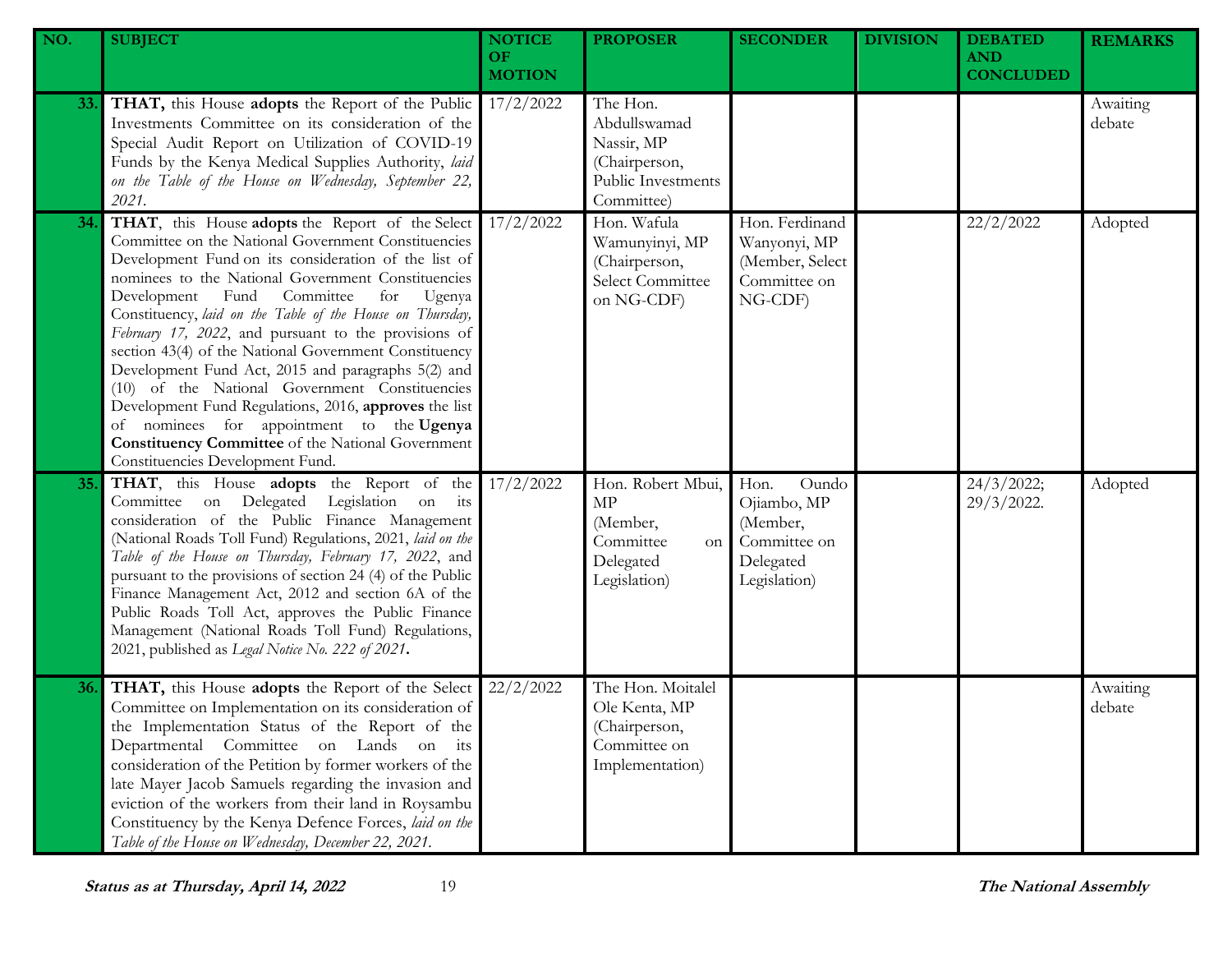| NO. | <b>SUBJECT</b>                                                                                                                                                                                                                                                                                                                                                                                                    | <b>NOTICE</b><br>OF.<br><b>MOTION</b> | <b>PROPOSER</b>                                                                                        | <b>SECONDER</b>                                          | <b>DIVISION</b> | <b>DEBATED</b><br><b>AND</b><br><b>CONCLUDED</b> | <b>REMARKS</b>     |
|-----|-------------------------------------------------------------------------------------------------------------------------------------------------------------------------------------------------------------------------------------------------------------------------------------------------------------------------------------------------------------------------------------------------------------------|---------------------------------------|--------------------------------------------------------------------------------------------------------|----------------------------------------------------------|-----------------|--------------------------------------------------|--------------------|
| 37. | THAT, this House adopts the Report of the Select<br>Committee on Implementation on its consideration of<br>the Implementation Status of the Report of the<br>Departmental Committee on Lands on a Petition on<br>irregular renewal of leases of land by Del Monte<br>Kenya Limited, laid on the Table of the House on<br>Wednesday, December 22, 2021.                                                            | 22/2/2022                             | The Hon. Moitalel<br>Ole Kenta, MP<br>(Chairperson,<br>Committee on<br>Implementation)                 |                                                          |                 |                                                  | Awaiting<br>debate |
| 38. | THAT, this House adopts the Report of the<br>Committee on Delegated Legislation on its<br>consideration of the Irrigation (General)<br>Regulations, 2021, laid on the Table of the House on<br>Wednesday, February 23, 2022, and pursuant to the<br>provisions of section 34(2) of the Irrigation Act, 2019,<br>approves the Irrigation (General) Regulations, 2021<br>published as Legal Notice No. 199 of 2021. | 23/2/2022                             | Hon.<br>Oundo<br>Ojiambo, MP<br>(Member,<br>Committee<br>on<br>Delegated<br>Legislation)               | Nduati.<br>Hon<br>Ngugi, MP<br>(Gatanga<br>Constituency) |                 | 24/3/2022;<br>29/3/2022.                         | Adopted            |
| 39. | THAT, this House adopts the Report of the Select<br>Committee on Implementation on its consideration of<br>the Implementation Status of the Report of the<br>Departmental Committee on Finance and National<br>Planning on the Optimization of Revenue in Grain<br>Handling Services at the Port of Mombasa, laid on the<br>Table of the House on Thursday, February 24, 2022.                                    | 24/2/2022                             | The Hon. Moitalel<br>Ole Kenta, MP<br>(Chairperson,<br>Committee on<br>Implementation)                 |                                                          |                 |                                                  | Awaiting<br>debate |
| 40. | THAT, this House adopts the Report of the<br>Committee on Members' Services and Facilities on a<br>Study Visit to the Legislative Assembly of Alberta,<br>Canada undertaken from 14th to 18th October 2019,<br>laid on the Table of the House on Tuesday, December 1, 2020.                                                                                                                                       | 24/2/2022                             | Hon. Christopher<br>Aseka, MP<br>(Chairperson,<br>Committee on<br>Members' Services<br>and Facilities) |                                                          |                 |                                                  | Awaiting<br>debate |
| 41. | THAT, this House adopts the Report of the Select<br>Committee on Members' Services and Facilities on<br>Establishment of a Parliamentary Health Services Unit<br>laid on the Table of the House on Wednesday, August 11,<br>2021.                                                                                                                                                                                 | 24/2/2022                             | Hon. Christopher<br>Aseka, MP<br>(Chairperson,<br>Committee on<br>Members' Services<br>and Facilities) |                                                          |                 |                                                  | Awaiting<br>debate |
| 42. | THAT, pursuant to Standing Order 33(1), I seek<br>leave for the adjournment of the House for the<br>purposes of discussing rising food prices in the<br>country.                                                                                                                                                                                                                                                  | 24/2/2022                             | Hon. David Ole<br>Sankok, MP<br>(Nominated<br>Member)                                                  |                                                          |                 |                                                  | Awaiting<br>debate |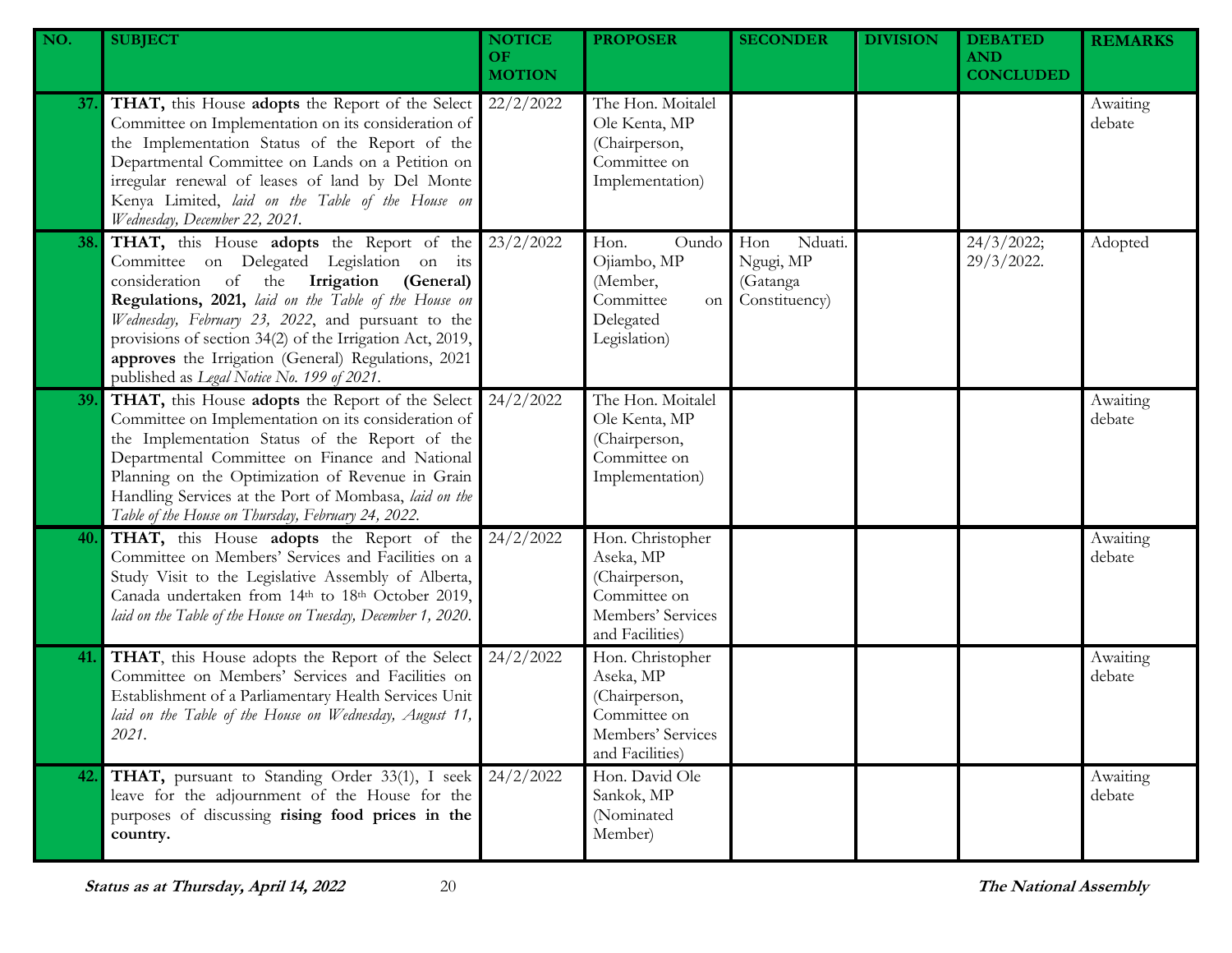| NO. | <b>SUBJECT</b>                                                                                                                                                                                                                                                                                                                                                                                                                                                                                                                                                                                                                                                                                                                                                                                                                                                                                                                                                                                                                                                                                                                                                               | <b>NOTICE</b><br>OF<br><b>MOTION</b> | <b>PROPOSER</b>                                                                        | <b>SECONDER</b>                                                                            | <b>DIVISION</b> | <b>DEBATED</b><br><b>AND</b><br><b>CONCLUDED</b> | <b>REMARKS</b>                          |
|-----|------------------------------------------------------------------------------------------------------------------------------------------------------------------------------------------------------------------------------------------------------------------------------------------------------------------------------------------------------------------------------------------------------------------------------------------------------------------------------------------------------------------------------------------------------------------------------------------------------------------------------------------------------------------------------------------------------------------------------------------------------------------------------------------------------------------------------------------------------------------------------------------------------------------------------------------------------------------------------------------------------------------------------------------------------------------------------------------------------------------------------------------------------------------------------|--------------------------------------|----------------------------------------------------------------------------------------|--------------------------------------------------------------------------------------------|-----------------|--------------------------------------------------|-----------------------------------------|
| 43. | THAT, pursuant to the provisions of Standing Order<br>$30(3)(a)$ , this House <b>resolves</b> to extend its sitting until<br>the conclusion of business appearing under Order<br>No.11.                                                                                                                                                                                                                                                                                                                                                                                                                                                                                                                                                                                                                                                                                                                                                                                                                                                                                                                                                                                      | Procedural                           | Hon. (Dr.) Amos<br>Kimunya, MP<br>(Leader of the<br>Majority Party)                    | Hon. John<br>Mbadi, MP<br>(Leader of the<br>Minority Party)                                |                 | 24/2/2022                                        | Adopted                                 |
| 44. | THAT, notwithstanding the provisions of Standing<br>Order 120, this House resolves to reduce the<br>publication period of the Division of Revenue Bill<br>(National Assembly Bill No. 8 of 2022) from 7 days to<br>4 days.                                                                                                                                                                                                                                                                                                                                                                                                                                                                                                                                                                                                                                                                                                                                                                                                                                                                                                                                                   | Procedural                           | Hon. Kanini Kega,<br>MP<br>(Chairperson,<br>Budget and<br>Appropriations<br>Committee) | Hon. (Dr.)<br>Amos<br>Kimunya, MP<br>(Leader of the<br>Majority Party)                     |                 | 1/3/2022                                         | Adopted                                 |
| 45. | THAT, this House adopts the Report of the Budget<br>and Appropriations Committee on the First<br>Supplementary Estimates for the Financial Year<br>2021/2022, laid on the Table of the House on Tuesday,<br>March 22, 2022 and pursuant to the provisions of<br>Article 223 of the Constitution and Standing Order<br>243-<br>approves an increment of the total recurrent<br>(i)<br>expenditure for Financial Year 2021/2022 by<br>Kshs. 125,262,384,778.00 in respect of the<br>Votes contained in the FIRST SCHEDULE;<br>approves an increment of the total capital<br>(ii)<br>expenditure for Financial Year 2021/2022 by<br>Kshs. 14,490,551,509.00 in respect of the<br>Votes contained in the FIRST SCHEDULE;<br>approves an overall increment in the total<br>(111)<br>budget for Financial Year 2021/2022 by Kshs.<br>139,752,936,287.00 in respect of the VOTES<br>contained in the First Schedule;<br>resolves that the new FIRST SCHEDULE<br>(1V)<br>forms the basis for the introduction of the First<br>Supplementary Appropriation Bill, 2022; and,<br>further makes the policy resolutions contained<br>(v)<br>in the SECOND SCHEDULE to the Order<br>Paper. | 22/3/2022                            | Hon. Kanini Kega,<br>MP<br>(Chairperson,<br>Budget and<br>Appropriations<br>Committee) | Hon. (Dr.)<br>Makali Mulu,<br>MP<br>(Member,<br>Budget and<br>Appropriations<br>Committee) |                 | 29/3/2022                                        | Adopted with<br>amendments<br>(in bold) |